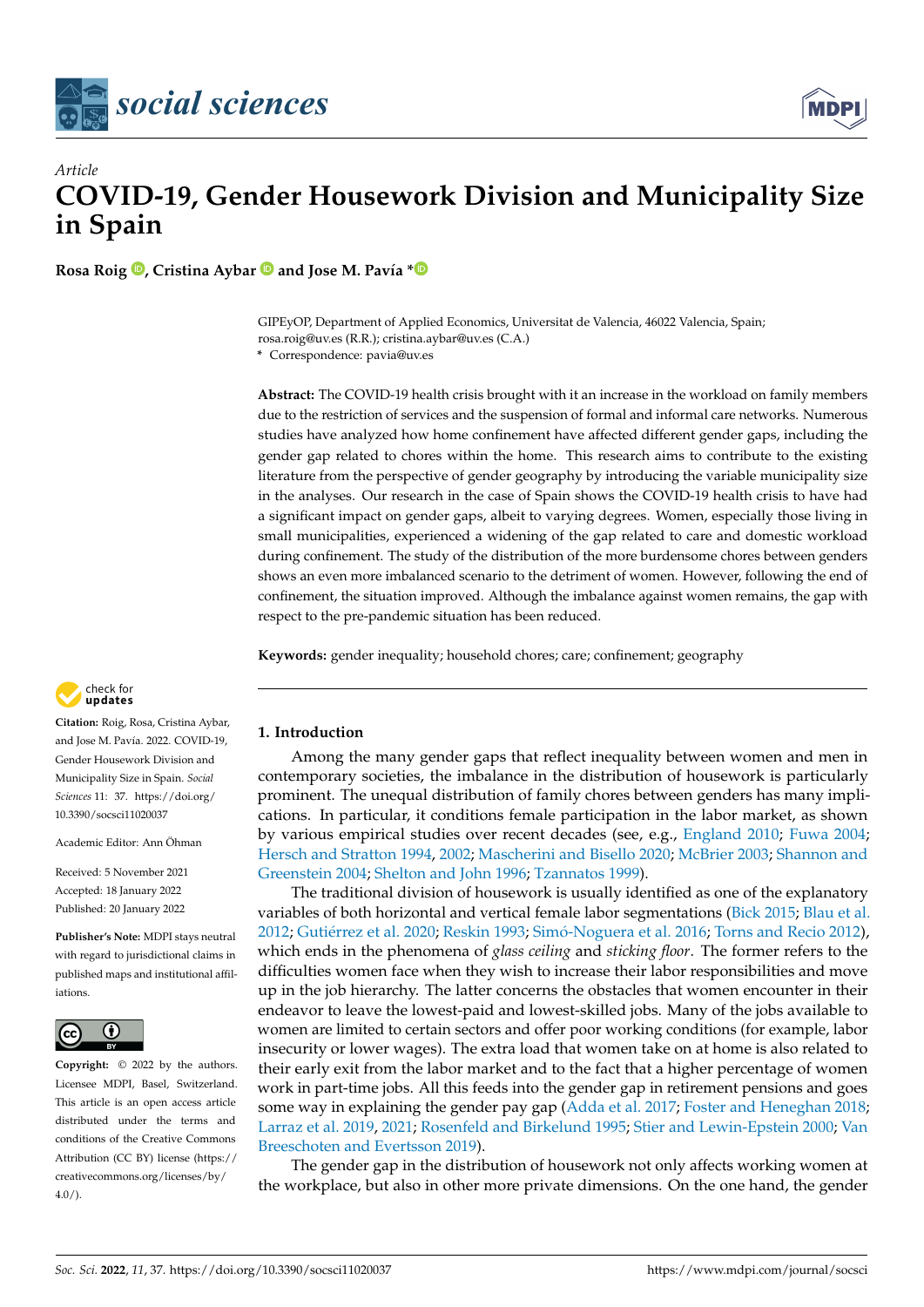gap is cited as an explanatory factor in the reduction of fertility rates [\(Da Rocha and Fuster](#page-17-4) [2006;](#page-17-4) [Roig](#page-19-9) [2019\)](#page-19-9). On the other hand, it is reflected in the emotional overload that women suffer in taking on the main responsibility for therelationships within the family unit and the wider family circle. For this reason, working women are considered to complete a triple workday: working in the labor market, taking care of the house and maintaining the emotional well-being of family members [\(Chung](#page-17-5) [2020;](#page-17-5) [Gerstel](#page-18-8) [2000\)](#page-18-8). The participation of women in the labor market is conditioned, in some way, by the fact that they have less time. They cannot devote the same time to their paid job as men do [\(Beck-Gernsheim](#page-17-6) [2006\)](#page-17-6).

Despite this, since the end of the 20th century, there has been a change in the trend in gender roles within families when both parents work [\(Altintas and Sullivan](#page-17-7) [2016,](#page-17-7) [2017;](#page-17-8) [Bianchi](#page-17-9) [2000;](#page-17-9) [Bianchi et al.](#page-17-10) [2000;](#page-17-10) [Kahn et al.](#page-18-9) [2014;](#page-18-9) [Gershuny and Robinson](#page-18-10) [1988;](#page-18-10) [Gonalons-](#page-18-11)[Pons](#page-18-11) [2015;](#page-18-11) Olá[h et al.](#page-19-10) [2018;](#page-19-10) [Skopek and Leopold](#page-19-11) [2019\)](#page-19-11). On the one hand, a steady reduction has been seen in the burden of housework done by women who work outside the home. On the other hand, men have gradually taken on more household chores. However, the hierarchical relationship between genders has not disappeared, since women continue to assume the main workload in the family sphere. The housework gender gap may be narrowing, but it is still present and is seen to be greater for women living in smaller municipalities.

In this study, we focus on the case of Spain and how the COVID-19 health crisis and confinement have affected gender inequality in the completion of household and workfamily chores, and whether this is different depending on the size of the municipality. The objective is to discern whether the period of confinement halted the trend of a reduction in the housework gender gap seen prior to the pandemic and whether, since the end of confinement, some progress has been made on the path towards an equitable distribution of housework between men and women or if the situation has stabilized with no significant changes. In short, this study aims to assess whether there were gender behavioral changes before, during and after the confinement period in terms of the gender gap from a geographic perspective.

Answers to the above questions are important in helping to make informed decisions and put actions in place that work towards building a sustainable, equable and inclusive society in accordance with SDG 5.4 of the UN 2030 Agenda. This research is relevant for scholars that research gender inequalities as well as policy makers (politicians and technicians) wanting to formulate and implement gender equality public policies to achieve SDG. Our main hypothesis is that gender inequality in the distribution of housework during COVID-19 confinement increased to the detriment of women, and even more so in smaller municipalities than in larger ones.

The rest of the paper is structured as follows. Section [2](#page-1-0) gives some background and briefly reviews the literature. Section [3](#page-3-0) revises the relationship between gender and geography. Section [4](#page-4-0) introduces the data used, outlines the methods applied and states our hypotheses. Section [5](#page-8-0) presents the results attained. Finally, Section [6](#page-13-0) presents the conclusions.

#### <span id="page-1-0"></span>**2. Background and Literature Review**

In March 2020, the COVID-19 pandemic abruptly interrupted the daily routine of our society with enormous social and economic consequences. The socioeconomic cost has been huge: in terms of employment alone it meant the loss of 114 million jobs worldwide in 2020 [\(ILO](#page-18-12) [2021\)](#page-18-12).

At the beginning of the pandemic, restrictions on mobility decreed by authorities to prevent the spread of the disease paralyzed general economic and social activity, increasing the burden on family units to care for relatives. The suspension of informal and formal care networks (for example, the closure of day-care centers) as well as the higher demand for care by the population at greatest risk meant that families, and in particular women, had to take on this responsibility [\(Alon et al.](#page-17-11) [2020;](#page-17-11) [Reichelt et al.](#page-19-12) [2021\)](#page-19-12) while managing difficult working conditions in the workplace. The economic sectors most affected by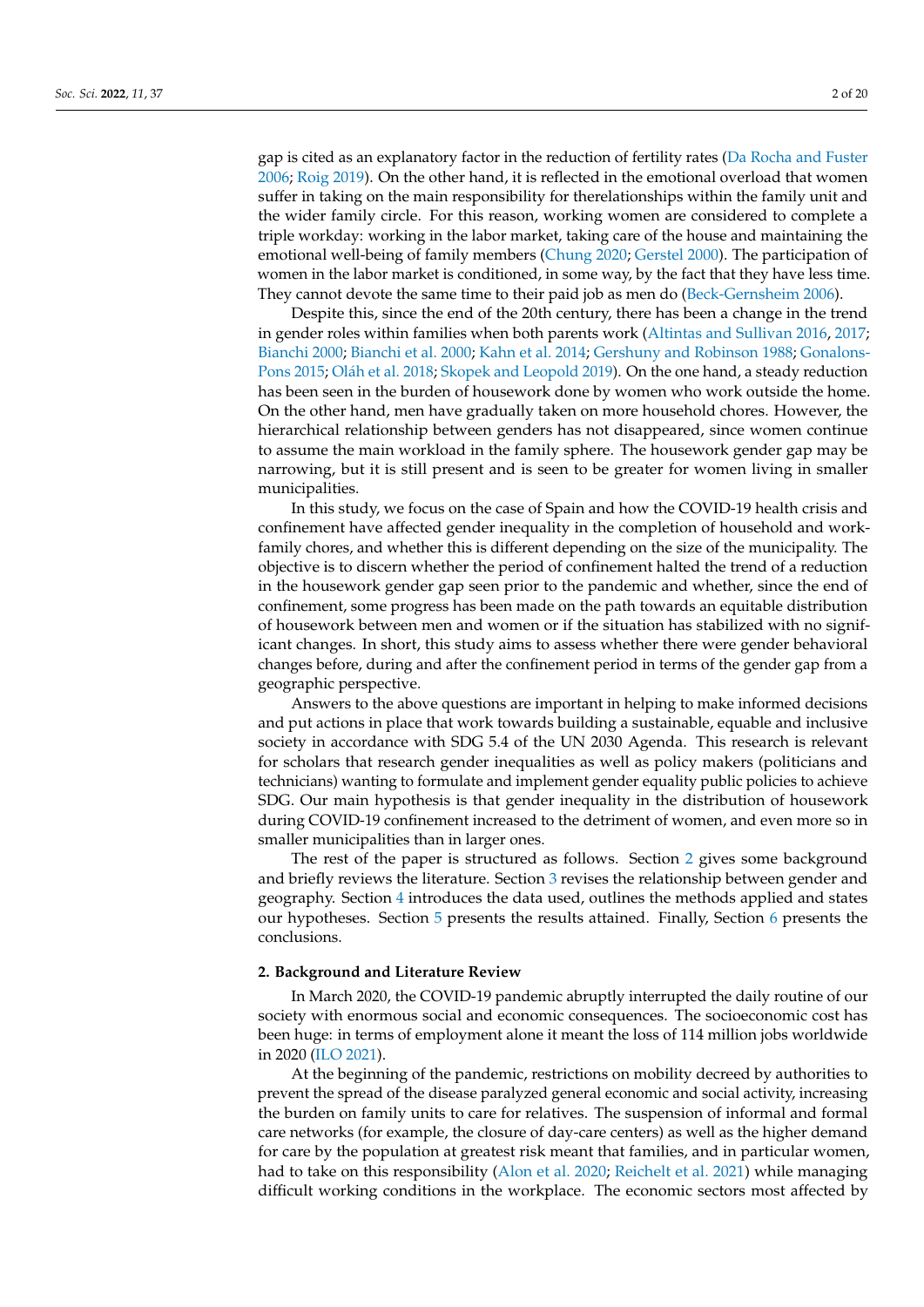mobility restrictions and confinement were restaurants and hotels, non-food and nonpharmaceutical retail, artistic and leisure services, as well as passenger transport services (Pé[rez et al.](#page-19-13) [2021\)](#page-19-13), all strongly feminized sectors.

A growing economic literature explores the impact of the pandemic on gender from a socio-economic perspective. A first line of research focuses on analysis of the labor market and points towards a greater negative impact on women than on men, with the increased burden of care assumed by women in family units and the gender segmentation of the labor market identified as some of the main causes [\(Adams-Prassl et al.](#page-16-1) [2020;](#page-16-1) [Alon et al.](#page-17-11) [2020;](#page-17-11) [Andrew et al.](#page-17-12) [2020;](#page-17-12) [Blundell et al.](#page-17-13) [2020;](#page-17-13) [Collins et al.](#page-17-14) [2020;](#page-17-14) [Hipp and Bünning](#page-18-13) [2021;](#page-18-13) [ILO](#page-18-12) [2021\)](#page-18-12). In general, the greater structural vulnerability of women in the labor market, such as informal domestic work, is associated with the pandemic having a greater impact on this group. Some research studies also add to gender discrimination, while others look at discriminations based on race, ethnicity or religion [\(Blask](#page-17-15)ó et al., [2020\)](#page-16-1). The ongoing research not only scrutinizes the higher female unemployment rate, but also states that it will take longer for women to reach the pre-pandemic employment rate than men [\(Alon](#page-17-11) [et al.](#page-17-11) [2020\)](#page-17-11). The International Labor Organization predicts that by the end of 2021 male employment will reach pre-pandemic levels, whereas there will be thirteen million fewer female employees [\(ILO](#page-18-12) [2021\)](#page-18-12).

Other researchers have focused on analyzing the growing family burden, particularly on women, due to the higher demand for social care in the home during confinement. Empirical evidence shows that during the health crisis women assumed most of the parental chores [\(Blask](#page-17-15)ó et al. [2020;](#page-17-15) [Collins et al.](#page-17-16) [2021;](#page-17-16) [Del Boca et al.](#page-17-17) [2020;](#page-17-17) [Fuller and Qian](#page-18-14) [2021;](#page-18-14) [Collins et al.](#page-17-14) [2020;](#page-17-14) [Sevilla and Smith](#page-19-14) [2020\)](#page-19-14) as well as caring for the elderly [\(Cohn-Schwartz](#page-17-18) [and Ayalon](#page-17-18) [2021;](#page-17-18) [McLaren et al.](#page-18-15) [2020;](#page-18-15) [Power](#page-19-15) [2020\)](#page-19-15). Of particular interest is the work of [Collins et al.](#page-17-16) [\(2021\)](#page-17-16) who study the link between female employment and the (face-to-face) public education system in the US as a key infrastructure in the provision of care for North American families.

At this exceptional juncture in time, academia is investigating the impact of COVID-19 on the gender distribution of chores within the family. In this growing literature on the effect of COVID-19 on gender, two main theses are prominent. On the one hand, some scholars affirm that a re-feminization of the family is taking place [\(Alon et al.](#page-17-11) [2020;](#page-17-11) [Carlson](#page-17-19) [et al.](#page-17-19) [2020;](#page-17-19) [Craig and Churchill](#page-17-20) [2021;](#page-17-20) [Kreyenfeld and Zinn](#page-18-16) [2021;](#page-18-16) [Landivar et al.](#page-18-17) [2020;](#page-18-17) [Petts](#page-19-16) [et al.](#page-19-16) [2021\)](#page-19-16). According to these studies, a setback on the road to equitable sharing of family responsibilities between men and women has occurred. They maintain that the exceptional measures of restriction of mobility implemented to prevent the spread of the virus have increased the burden of care placed on women and have had a greater effect on the more feminized jobs [\(Collins et al.](#page-17-16) [2021\)](#page-17-16). In Germany, [Allemendinger](#page-16-2) [\(2020\)](#page-16-2) confirms a setback on the path to gender equality within the family. In France, [Hennekam and Shymko](#page-18-18) [\(2020\)](#page-18-18) also acknowledge the same dynamics. [Johnston et al.](#page-18-19) [\(2020\)](#page-18-19) draw the same conclusions in Canada and Australia. Similarly, [Collins et al.](#page-17-16) [\(2021\)](#page-17-16) show that the gender gap in household chores is soaring in the US. In Italy, [Meraviglia and Dudka](#page-18-20) [\(2021\)](#page-18-20) maintain that gender continues to explain the unequal distribution of work in the home (the inequality in household chores). According to these studies, the traditional gender division of work within the family, in which men assume the role of breadwinners and women exercise the role of caregivers [\(Lewis](#page-18-21) [1992,](#page-18-21) [1997;](#page-18-22) [Parsons](#page-19-17) [2002\)](#page-19-17), is consolidated.

On the other hand, other lines of research defend that this exceptional situation has meant another step forward towards a more equitable gender relationship in terms of the distribution of household chores. [Kreyenfeld and Zinn](#page-18-16) [\(2021\)](#page-18-16) assert that the trend prior to the COVID-19 health crisis towards a more equable division of housework between men and women seen in Germany is also visible elsewhere. They find that during confinement fathers and mothers spent substantially more time with their children. In Australia, other behavior patterns generated by COVID-19 were detected in parents. Contrary to the situation in the pre-pandemic period, in confinement fathers spent more time caring for their children, which reduced the gender gap [\(Craig and Churchill](#page-17-20) [2021\)](#page-17-20). In the United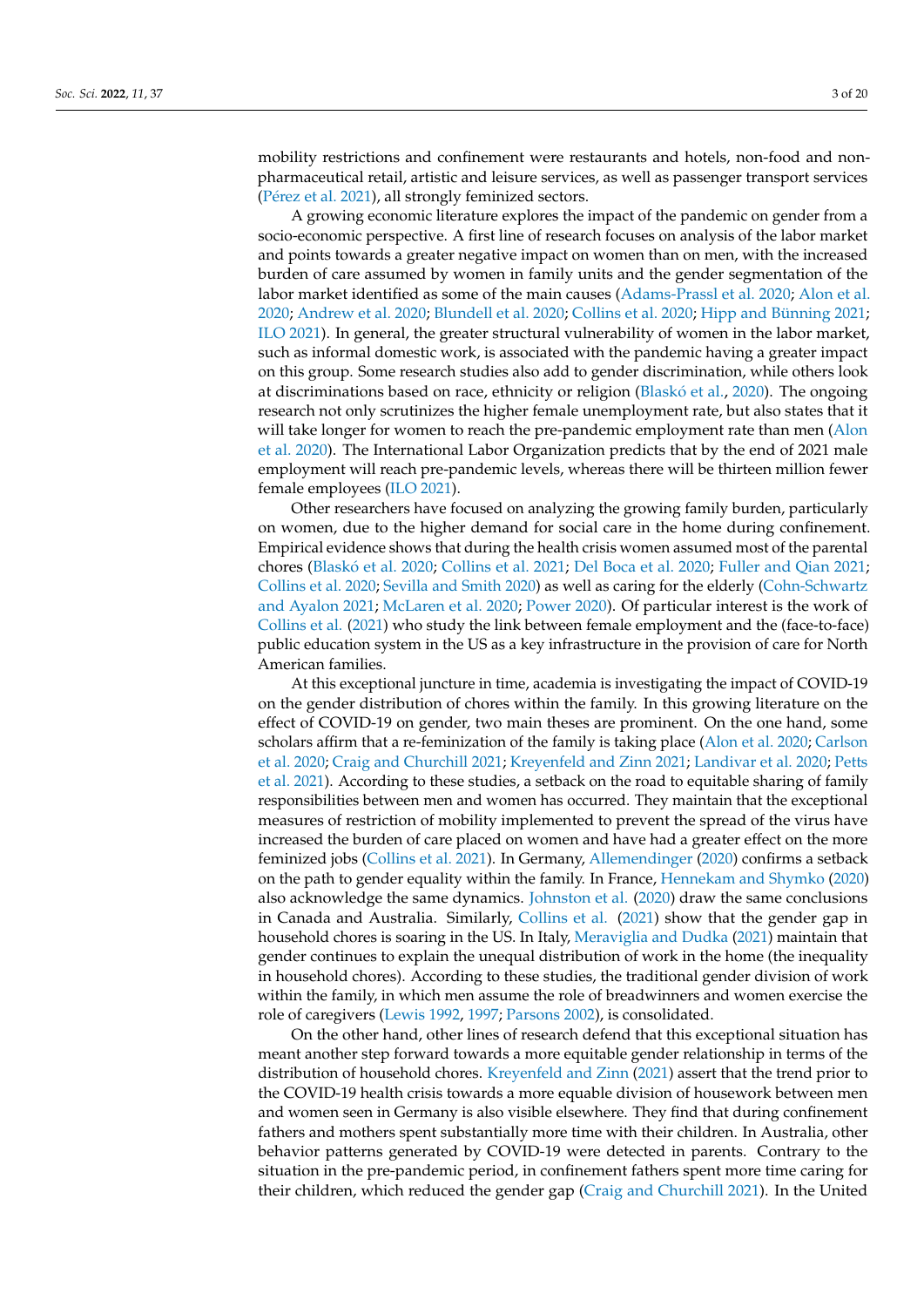States, [Carlson et al.](#page-17-19) [\(2020\)](#page-17-19) empirically show that the pandemic promoted a more balanced relationship in the distribution of housework between women and men. Moreover, in Spain, [Farre et al.](#page-17-21) [\(2020\)](#page-17-21) and [Larraz et al.](#page-18-7) [\(2021\)](#page-18-7) reach the same conclusion by pointing towards a greater involvement of men in household chores during the confinement period.

This study aims to go one step further. We aim to contribute to the literature on the impact of COVID-19 on the distribution of work within the home between men and women from the perspective of gender geography. We also aim to extend this study to include the period after confinement, or lockdown, ended.

#### <span id="page-3-0"></span>**3. Gender and Geography**

We base our initial approach on the idea that a power relationship is built in a given place. Space is not considered neutral, asexual, homogeneous, or universal. (Garcí[a-Ram](#page-18-23)ón [2005;](#page-18-23) [Forsberg and Stenbacka](#page-17-22) [2017\)](#page-17-22). Each place is organized according to particular social dynamics to maintain a specific power structure. "*In each structure, family and city, there is a government, an instance that organizes and directs a society: a place of power*" [\(Fraisse](#page-17-23) [2003,](#page-17-23) p. 141). The size of the municipality is an explanatory variable of the power relations in the territory. From the perspective of gender geography, it is assumed that space can perpetuate or modify gender imbalances in a place [\(Monk and Garc](#page-18-24)ía-Ramón [1987\)](#page-18-24). Indeed, according to [Little et al.](#page-18-25) [\(1988,](#page-18-25) p. 1–2), "*[f]eminist geography can be defined as the examination of the ways in which socio-economic, political and environmental processes create, reproduce and transform not only the places in which we live, but also the social relations between men and women in these places and how, in turn, gender relations also have an impact on these processes and their manifestations. That is, feminist geography is concerned with understanding the interrelations between socially constructed gender relations and socially constructed environments*". Our research aims to specifically examine the relationship between place and gender housework distribution in the case of Spain. By introducing municipality size as a factor, we can empirically verify whether gender relations within the home respond to different parameters depending on the magnitude of the community.

Traditionally, it has been considered that smaller spaces, such as the rural world, are less permeable to cultural changes [\(Lewis](#page-18-26) [2001;](#page-18-26) Mú[ñoz-Boudet et al.](#page-19-18) [2013\)](#page-19-18). The classic division of roles within the traditional family endures effortlessly in these areas where there is a greater reluctance to adapt to new cultural patterns than in the urban environment [\(Inglehart](#page-18-27) [1988;](#page-18-27) [Inglehart and Norris](#page-18-28) [2003;](#page-18-28) [Inglehart and Welzel](#page-18-29) [2006\)](#page-18-29). However, since the nineties, empirical studies identify new ruralities. The boundaries between the two spaces of the countryside and the city have become more blurred. The rural female population that had previously emigrated from the countryside is now returning and new rural identities are being built at a time when the countryside is idealized as a green and supportive space [\(Baylina,](#page-17-24) [2020;](#page-16-1) [Phillips et al.,](#page-19-19) [2020\)](#page-16-1).

In times of reduced mobility, such as during the confinement caused by COVID-19, rural areas revived the idealization process of the late 20th century seen in Spain and abroad [\(Baylina](#page-17-25) [2020;](#page-17-25) [Little and Panelli](#page-18-30) [2003;](#page-18-30) [Phillips et al.](#page-19-19) [2020\)](#page-19-19), harking back to the romanticism around the countryside of Rousseau's times and his "Emilio" treatise [\(Rousseau](#page-19-20) [1913\)](#page-19-20). The lockdown due to COVID-19 forced significant parts of the Spanish population to live in social bubbles, not leaving the house except for activities considered essential, such as buying food. In this context, life in the countryside seemed to offer greater security in the face of possible contagions. These are environments with a smaller population and which reflect the previous ideal of rural life as a green and supportive environment. From this perspective, we hypothesize that the relationship of gender to household chores is different depending on the size of the municipality. In this way, our paper aims to contribute to the relatively new line of research of gender geography with Spain as a case study.

The introduction of gender into geographical studies is still a relatively recent idea. This sub-discipline dates back to the seventies in the United Kingdom [\(Bruegel](#page-17-26) [1973;](#page-17-26) [Burnett](#page-17-27) [1973\)](#page-17-27), only reaching Spain a decade later [\(Baylina](#page-17-24) [2019;](#page-17-24) Garcí[a Ballesteros](#page-18-31) [1982;](#page-18-31) Garcí[a-Ram](#page-18-32)ón [1985\)](#page-18-32) after the end of the national-socialist dictatorship of Franco and in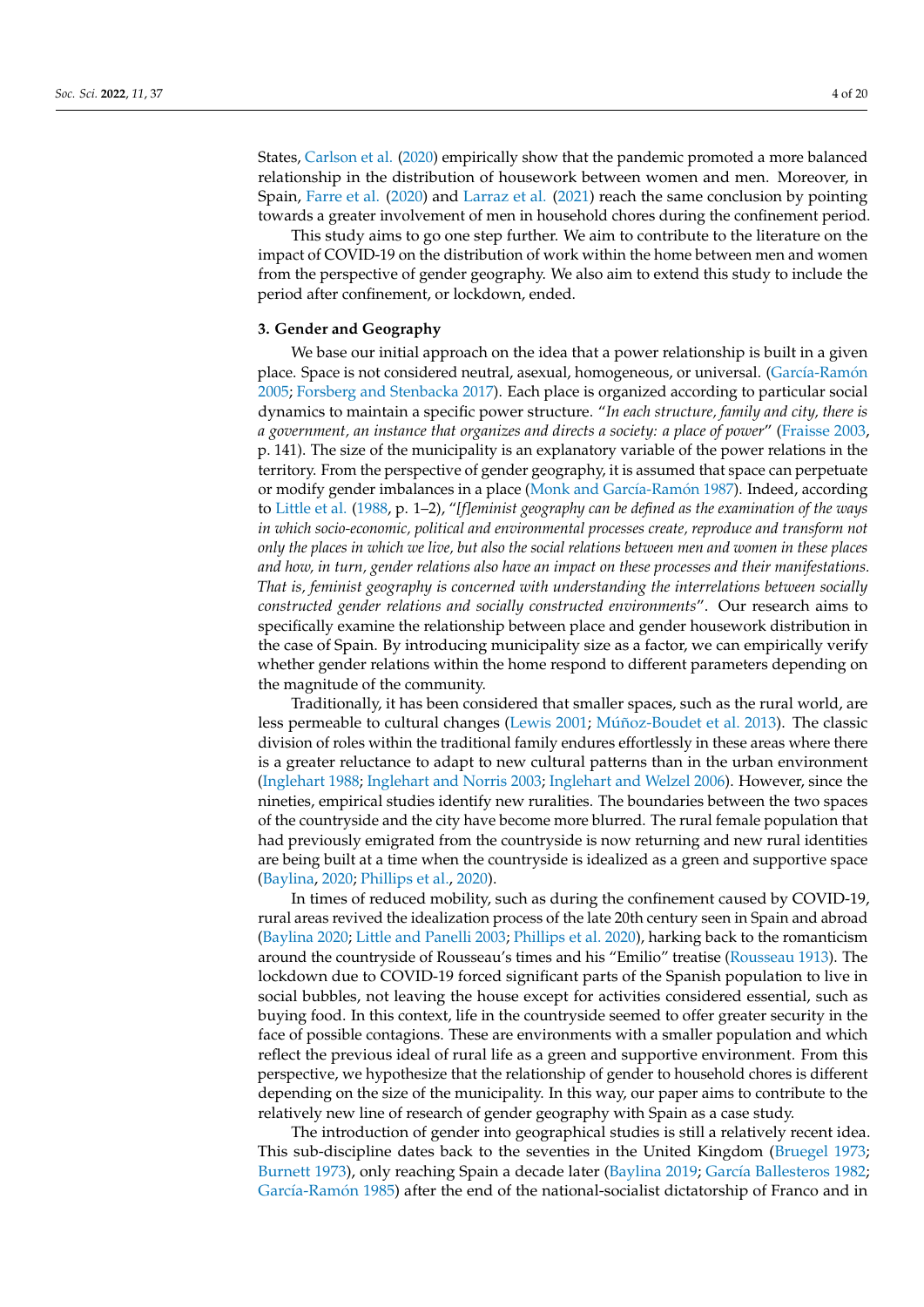democratic times. Despite this idea being present for over forty years in Spain, the number of research studies related to gender is still scarce. The under-representation of women in academia, the non-perception of women as people with their own identity independent of men and the delay in the identification of the space as a non-neutral component in terms of gender have been argued as some of the reasons for this lack of research [\(Bowlby](#page-17-28) [1989;](#page-17-28) [Bowlby et al.](#page-17-29) [1982;](#page-17-29) [Monk and Hanson](#page-19-21) [1982;](#page-19-21) [Pujol and Ram](#page-19-22)ón [2004\)](#page-19-22). These factors in the case of Spain, and similar countries, are accentuated even more due to the enduring sexist culture, where gender inequality is not seen as a problem, but as something natural. The start of a new century, however, marked the beginning of a new era for Spanish gender geography, with most of the studies focused on rural spaces and urban settings, following the path opened by research from the Universidad Complutense de Madrid and the Universitat Autònoma de Barcelona (UAB) (Sabaté [and Tulla](#page-19-23) [1992\)](#page-19-23). Now, as the 21st century advances, a growing Spanish literature about space and the use of time has begun to emerge [\(Baylina and Rod](#page-17-30)ó-de-Zárate [2019\)](#page-17-30). This paper seeks to add to this literature from a different perspective, focusing on the gender distribution of household chores as a function of the municipality size in the context of the COVID-19 health crisis.

#### <span id="page-4-0"></span>**4. Data, Methods and Hypotheses**

## *4.1. Data*

The impact of gender on the distribution of housework between men and women, taking into account the size of the municipality during COVID-19, can be analyzed using the valuable information collected from specific surveys. To this end, this research exploits the microdata collected in two surveys (Pé[rez et al.](#page-19-24) [2022a,](#page-19-24) [2022b\)](#page-19-25) carried out by GIPEyOP (the Research Group on Electoral Processes and Public Opinion of the University of Valencia) at two different moments of time during the COVID-19 health crisis in Spain. Both surveys employed a snowball sample design, initiated from a file of GIPEyOP collaborators to collect the data. This type of sample design, which is not probabilistic but chained, allows valuable information to be collected (e.g., [Kirchherr and Charles](#page-18-33) [2018;](#page-18-33) Paví[a et al.](#page-19-26) [2019\)](#page-19-26).

The first of the surveys (Pé[rez et al.](#page-19-24) [2022a\)](#page-19-24) collected 8387 valid responses and was conducted between 28 April, 2020 and 14 May, 2020, although most of the responses were collected during the initial few days. Specifically, 92% of the responses were collected before 2 May (the start date of the de-escalation of confinement measures imposed in Spain when, after seven weeks of strict home confinement, people were allowed to go outside to do physical exercise for two hours, by time slots according to age), and 96.8% of responses were received during the first week. During the last week only 1.3% of the responses were collected. The effective collecting period of this survey could be stated, therefore, as being between 28 April, 2020 and 4 May, 2020, that is, during strict home confinement. Hereafter, this study will be referred to as *Survey 1: Lockdown*.

After the summer of 2020, in a second survey (Pé[rez et al.](#page-19-25) [2022b\)](#page-19-25), 1755 valid responses were collected between 23 September, 2020 and 14 October, 2020, coinciding with the so-called period of new normality and encompassing the start of the second wave of the COVID-19 pandemic in Spain. Hereafter, this study will be referred to as *Survey 2: Post Lockdown*.

In terms of gender composition (see Table [1\)](#page-5-0), 54.3% of respondents in the first survey are women, with this figure dropping to 45.3% in the second survey. In both surveys the age distributions are quite similar, with the age group most represented being 45 to 64 years old followed by 31 to 44 years old. These groups cover those collectives considered to be responsible for most of the housework and care responsibilities. The age group with the lowest participation is the youngest group, followed by the oldest one. In both surveys female and male participation by age is very similar.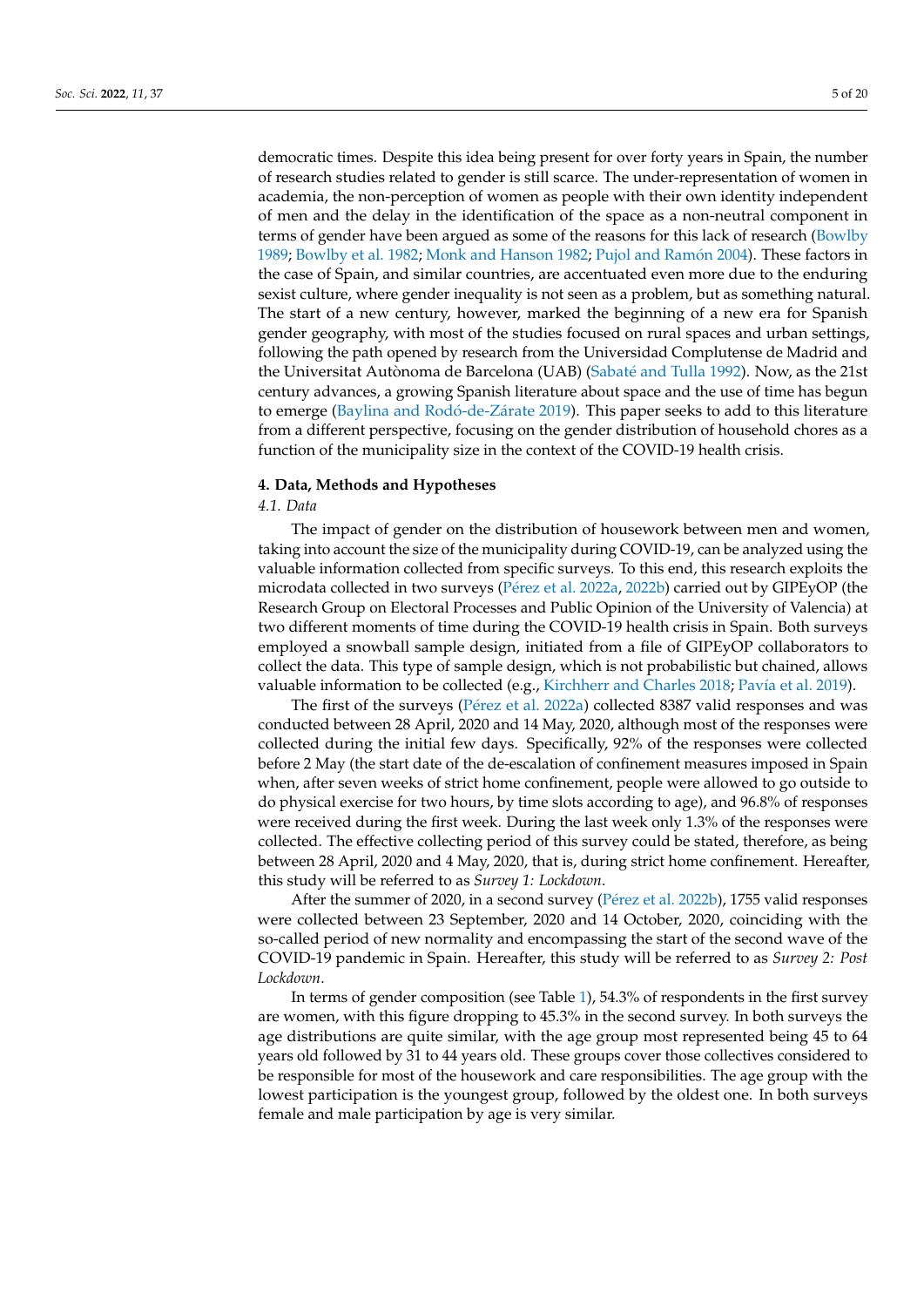| Survey 1: Lockdown |           |           |            |      |      |           |           | <b>Survey 2: Post Lockdown</b> |      |      |
|--------------------|-----------|-----------|------------|------|------|-----------|-----------|--------------------------------|------|------|
|                    |           |           | Age groups |      |      |           |           | Age groups                     |      |      |
|                    | $18 - 30$ | $31 - 44$ | $45 - 64$  | >64  |      | $18 - 30$ | $31 - 44$ | $45 - 64$                      | >64  |      |
| Men                | 10.3      | 21.4      | 48.5       | 19.8 | 45.7 | 11.1      | 21.9      | 45.0                           | 22.0 | 54.7 |
| Women              | 11.3      | 21.6      | 51.7       | 15.4 | 54.3 | 12.3      | 22.6      | 44.4                           | 20.7 | 45.3 |
|                    | 10.8      | 21.5      | 50.2       | 17.4 |      | 11.6      | 22.2      | 44.7                           | 21.4 |      |

<span id="page-5-0"></span>**Table 1.** Age-Gender distributions of the collected data (percentages).

Note: Age-gender cross distributions are presented row-standardized.

The greatest imbalance in the sample is registered at the educational level. As is usual in self-administered online surveys, the collective with the highest qualifications in terms of educational training is overrepresented. This group accounts for 64.5% of the sample in Survey 1 and somewhat less in Survey 2, at 57.7% (see Table [2\)](#page-5-1).

<span id="page-5-1"></span>**Table 2.** Education-Gender distributions of the collected data (percentages).

|       | Survey 1: Lockdown |                  |      |      | <b>Survey 2: Post Lockdown</b> |                  |      |      |
|-------|--------------------|------------------|------|------|--------------------------------|------------------|------|------|
|       |                    | Education groups |      |      |                                | Education groups |      |      |
|       | Without            | No Uni           | Uni  |      | Without                        | No Uni           | Uni  |      |
| Men   | 1.2                | 36.2             | 62.6 | 45.9 | 5.0                            | 36.1             | 58.9 | 54.6 |
| Women | 1.0                | 33.0             | 66.0 | 54.1 | 5.5                            | 38.4             | 56.1 | 45.4 |
|       | $1.1\,$            | 34.4             | 64.5 |      | 5.2                            | 37.1             | 57.7 |      |

Note: Education-gender cross distributions are presented row-standardized. "Without" indicates without studies, "No Uni" without university studies and "Uni" with university studies.

In both surveys, the activities listed in Table [3](#page-5-2) are used to study the distribution of work within the home between women and men. Each respondent was asked to quantify how many times per week s/he looked after dependent people and did various household chores. In the case of Survey 1, respondents were asked to quantify each of the chores listed in Table [3](#page-5-2) in two specific moments in time: before lockdown, and during lockdown. In Survey 2, a third moment in time was added: in addition to before and during lockdown, respondents were also asked about the household chores they did after lockdown. The analyses exploit the answer to these queries as well as collected information about gender and size of the municipality of residence.

<span id="page-5-2"></span>**Table 3.** List of unpaid household chores and the care of children and relatives considered in both surveys.

| <b>Household Chores</b>                             |                                    |  |  |  |  |  |
|-----------------------------------------------------|------------------------------------|--|--|--|--|--|
| 1. Preparing the dinner                             | 8. Preparing midday meal           |  |  |  |  |  |
| 2. Bathing dependent persons                        | 9. Dusting                         |  |  |  |  |  |
| 3. Playing with minors                              | 10. Cleaning the floor             |  |  |  |  |  |
| 4. Leaving the house to look after other dependents | 11. Doing the washing              |  |  |  |  |  |
| 5. Washing up after meals                           | 12. Ironing                        |  |  |  |  |  |
| 6. Helping with children's homework                 | 13. Going out for grocery shopping |  |  |  |  |  |
| 7. Cleaning the bathroom                            | 14. Throwing out the rubbish       |  |  |  |  |  |

## *4.2. Methods*

For each respondent in each survey, we have built an indicator that synthesizes its declared aggregate workload at home as main variable for analysis. This strategy greatly simplifies analyses and allows the discovery of general patterns, making comparisons easier between genders, points in time and municipality sizes, including their interaction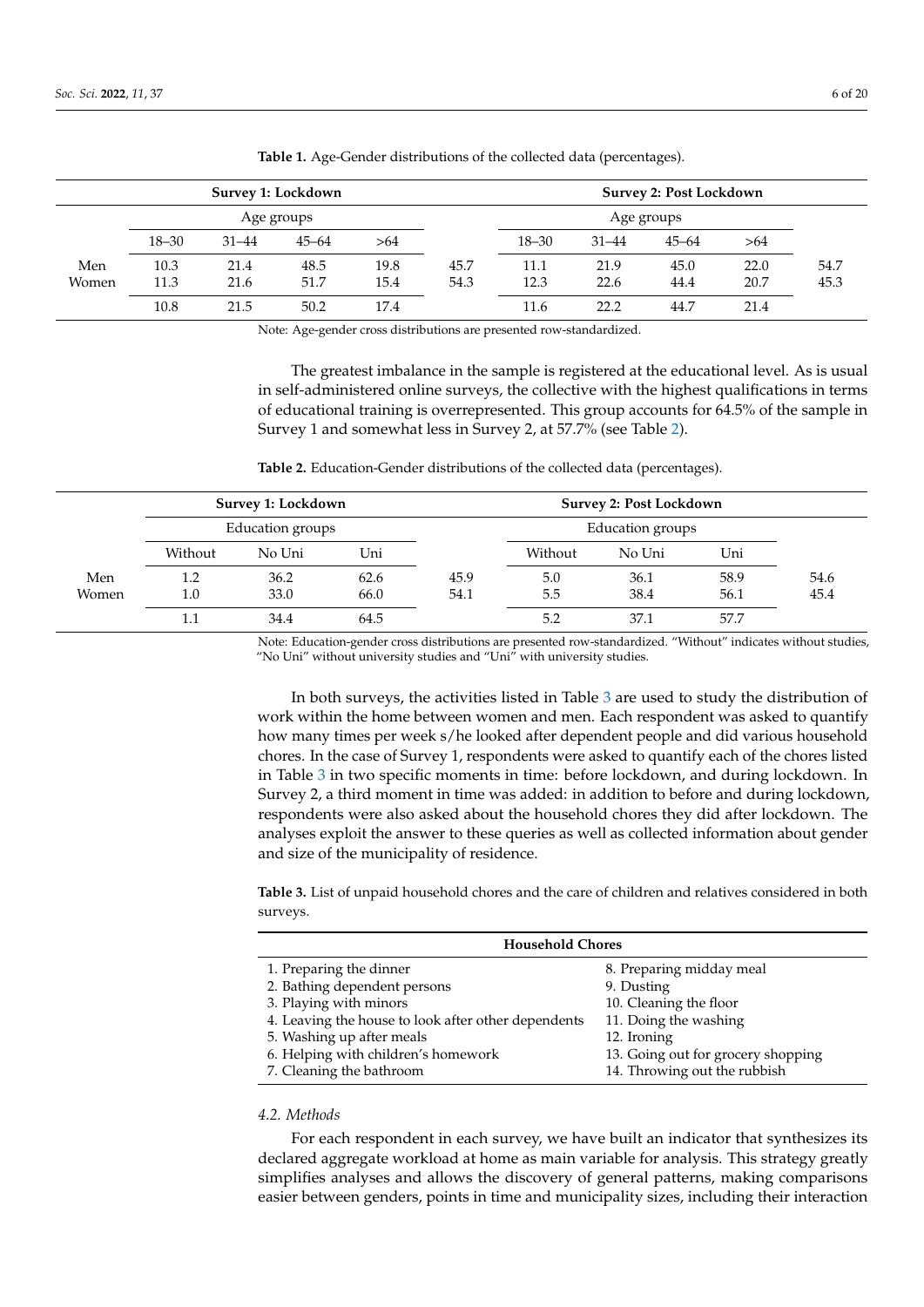effects (see Figure [1\)](#page-9-0). Statistically significant differences between groups are assessed using ANOVA tests [\(Tabachnick and Fidell](#page-19-27) [2007\)](#page-19-27) as these instruments allow the means of two or more groups to be compared, including in samples with repeated measures.

The aggregation strategy, however, can hide the difference in effort made by men and women in completing particular chores. Hence, despite the number of possible comparisons still being very high as can be seen in the results section (see Figures [2](#page-10-0)[–4\)](#page-12-0), to correct this possible limitation we also perform a brief descriptive study in which, grouping respondents by municipality size, we graphically compare differences by chore for males and females using data from Survey 2 (see Figure [5\)](#page-12-1). The statistical tests, however, are carried out exploiting the data collected in both surveys. This approach reinforces the robustness of the conclusions, since both surveys lead to the same conclusions in their intersection questions despite them using different samples and their data being collected in different periods.

We build the aggregate indicator for each respondent in each period after dividing by 7 (days) the total number of household chores s/he completes per week, with this number obtained by summing up all her/his answers in the chores listed in Table [3](#page-5-2) broken down by period. Equation (1) presents the formulae employed, where *HC* refers to household chore, *i* = 1, . . . , 14 refers to each of the activities listed in Table [3](#page-5-2) and *t* refers to the period (before, during and after) relative to the lockdown.

Household clones per day in period 
$$
t = \frac{1}{7} \sum_{i=1}^{14} HC_{it}
$$
 (1)

Our main variable therefore accounts for the number of unpaid household chores and care of children and relatives that people undertake on average per day. Table [4](#page-6-0) shows the main summary of the basic statistics of this variable for both samples. Before computing the household chores summary statistic, we remove some of the records of the data sets, specifically those respondents who either answered 'not applicable' or did not answer as doing any of the household chores. This is equivalent to assuming that with respect to this variable the distributions of missing values and observed values are similar. As we show later (at the end of this subsection) there is no reason to think otherwise.

<span id="page-6-0"></span>**Table 4.** Basic statistics of daily unpaid household chores and the care of children and relatives completed per period (relative to lockdown) in both surveys.

|              | <b>Average Chores per Day</b> |                    |               |                                |        |  |  |  |  |
|--------------|-------------------------------|--------------------|---------------|--------------------------------|--------|--|--|--|--|
|              |                               | Survey 1: Lockdown |               | <b>Survey 2: Post Lockdown</b> |        |  |  |  |  |
|              | <b>Before</b>                 | During             | <b>Before</b> | During                         | After  |  |  |  |  |
| Minimum      | 0.000                         | 0.000              | 0.000         | 0.000                          | 0.000  |  |  |  |  |
| 1st Quartile | 2.429                         | 2.857              | 2.429         | 2.857                          | 0.286  |  |  |  |  |
| Median       | 3.857                         | 4.286              | 3.857         | 4.571                          | 3.000  |  |  |  |  |
| Mean         | 3.958                         | 4.446              | 4.024         | 4.537                          | 3.081  |  |  |  |  |
| 3rd Ouartile | 5.429                         | 6.000              | 5.429         | 6.143                          | 4.714  |  |  |  |  |
| Maximum      | 13.429                        | 13.000             | 11.857        | 11.571                         | 11.714 |  |  |  |  |
| Sample size  |                               | 7540               |               | 1487                           |        |  |  |  |  |
| # of women   |                               | 4106               |               | 641                            |        |  |  |  |  |
| # of men     |                               | 3434               |               | 813                            |        |  |  |  |  |

In Survey 2, the sum of women and men does not coincide with the total due to the existence of 33 respondents who did not report information on the variable sex.

Once we have the (average) number of daily household chores people do in each period, we study whether the COVID-19 health crisis has had the same effect on the distribution of housework by gender in small and large municipalities before, during and after confinement. To do so, respondents are classified by survey, sex and municipality size. In particular, we consider two clearly differentiated municipality sizes: Size 1, less than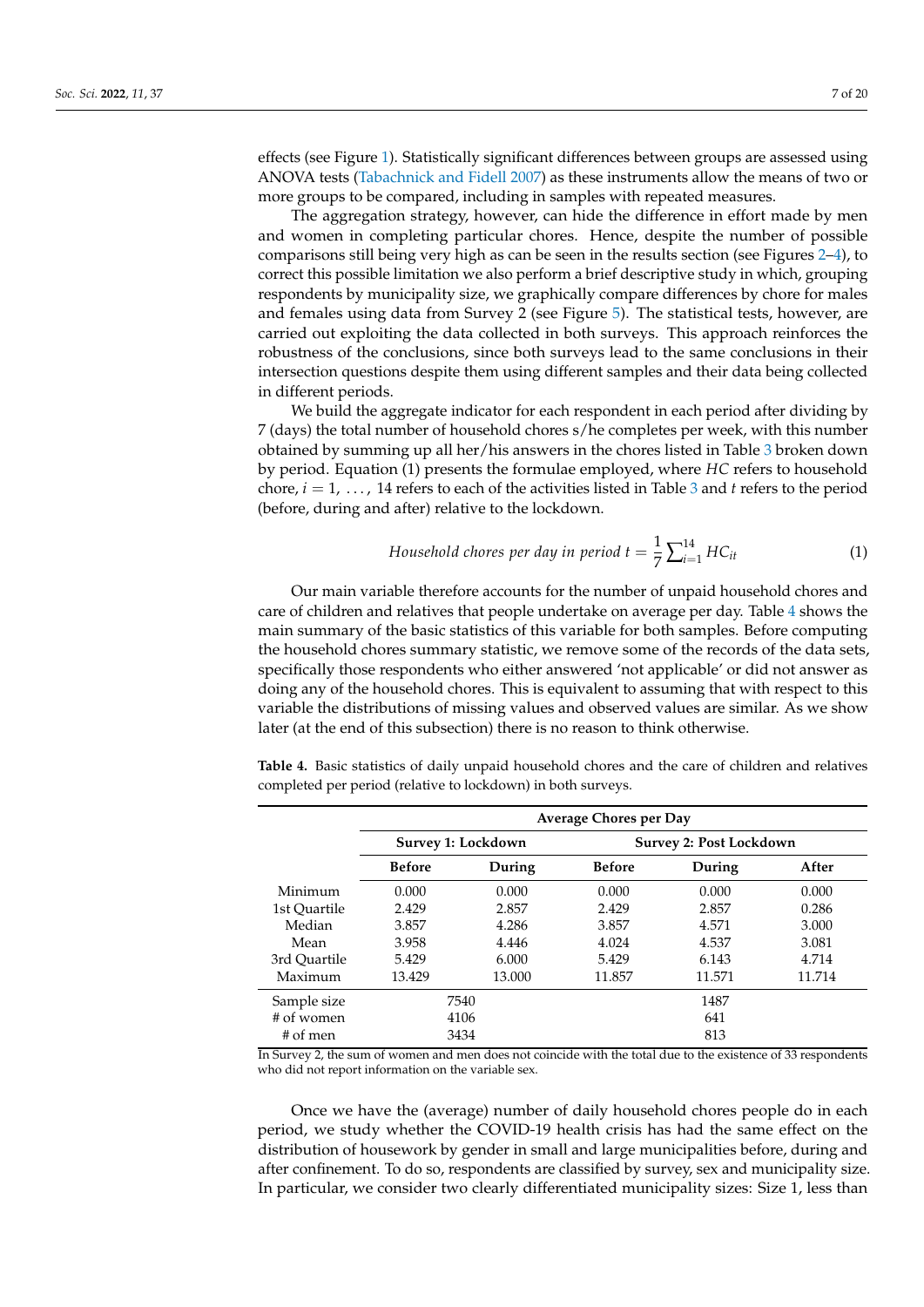10,000 inhabitants; and Size 2, more than 50,000 inhabitants. Table [5](#page-7-0) shows sample sizes broken down by gender recorded in each municipality size.

|       |        | Survey 1: Lockdown | <b>Survey 2: Post Lockdown</b> |        |        |     |
|-------|--------|--------------------|--------------------------------|--------|--------|-----|
|       | Size 1 | Size 2             |                                | Size 1 | Size 2 |     |
| Men   | 524    | 1981               | 2505                           | 118    | 514    | 632 |
| Women | 749    | 2178               | 2927                           | 101    | 372    | 473 |
|       | 1273   | 4159               |                                | 219    | 886    |     |

<span id="page-7-0"></span>**Table 5.** Distribution of the sample sizes in each of the groups analyzed.

Note: The sample sizes have been computed counting only those respondents who answered the questions about housework and reported their sex and the size of the municipality where they reside.

Two of the variables that a priori have a higher impact on the distributions by gender of household chores are the level of participation in the labor market and the number of children and dependents in charge. Tables [6](#page-7-1) and [7](#page-7-2) offer information about the gender distributions of these variables broken down by group of municipality sizes.

<span id="page-7-1"></span>**Table 6.** Labor status distributions by gender in each of the groups analyzed.

|       |        |      | Survey 1: Lockdown    |      | Survey 2: Post Lockdown |      |        |      |
|-------|--------|------|-----------------------|------|-------------------------|------|--------|------|
|       |        |      | <b>Working Status</b> |      | <b>Working Status</b>   |      |        |      |
|       | Size 1 |      | Size 2                |      | Size 1                  |      | Size 2 |      |
|       | Yes    | No   | <b>Yes</b>            | No   | Yes                     | No   | Yes    | No   |
| Men   | 58.2   | 41.8 | 59.2                  | 40.8 | 57.9                    | 42.1 | 61.4   | 38.6 |
| Women | 55.0   | 45.0 | 57.9                  | 42.1 | 57.0                    | 43.0 | 65.2   | 34.8 |
|       | 56.3   | 43.7 | 58.5                  | 41.5 | 57.5                    | 42.5 | 63.0   | 37.0 |

Note: Respondents who reported having been fired during the lockdown, or being on sick leave, on pregnancy leave, unemployed, on leave of absence, without possibility of working, retired, student or doing unpaid work at home has been classified as "No". Other respondents to this question have been classified as "Yes", except people who reported another situation, and these have not been included in either group.

<span id="page-7-2"></span>**Table 7.** Mean and standard deviations (SD) of number of dependents being cared for by gender in each of the groups analyzed.

|       |        | Survey 1: Lockdown |                      |           |                      | <b>Survey 2: Post Lockdown</b> |        |           |  |
|-------|--------|--------------------|----------------------|-----------|----------------------|--------------------------------|--------|-----------|--|
|       |        |                    | Number of Dependents |           | Number of Dependents |                                |        |           |  |
|       | Size 1 |                    | Size 2               |           | Size 1               |                                | Size 2 |           |  |
|       | Mean   | SD                 | Mean                 | <b>SD</b> | Mean                 | SD.                            | Mean   | <b>SD</b> |  |
| Men   | 0.55   | 0.88               | 0.47                 | 0.81      | 0.51                 | 0.84                           | 0.40   | 0.77      |  |
| Women | 0.70   | 0.94               | 0.52                 | 0.81      | 0.67                 | 0.98                           | 0.51   | 0.83      |  |
|       | 0.63   | 0.91               | 0.49                 | 0.81      | 0.58                 | 0.91                           | 0.45   | 0.79      |  |

Note: Number of dependents includes children and dependent people being cared for.

As expected, the level of participation in the labor market of women is lower than that of men, the gap being higher in small municipalities (see Table [6\)](#page-7-1). We also observe (see Table [7\)](#page-7-2) that the average number of children and dependent people being cared for is higher for people living in small municipalities. These results can help to explain why (in normal conditions) the gender gap in household chores is higher in smaller than in larger municipalities. Interestingly, women report having on average a higher number of people under their care than men.

Where data is missing, these have been excluded from the analyses. The analysis performed shows that this has no effect on our results. On the one hand, the level of partial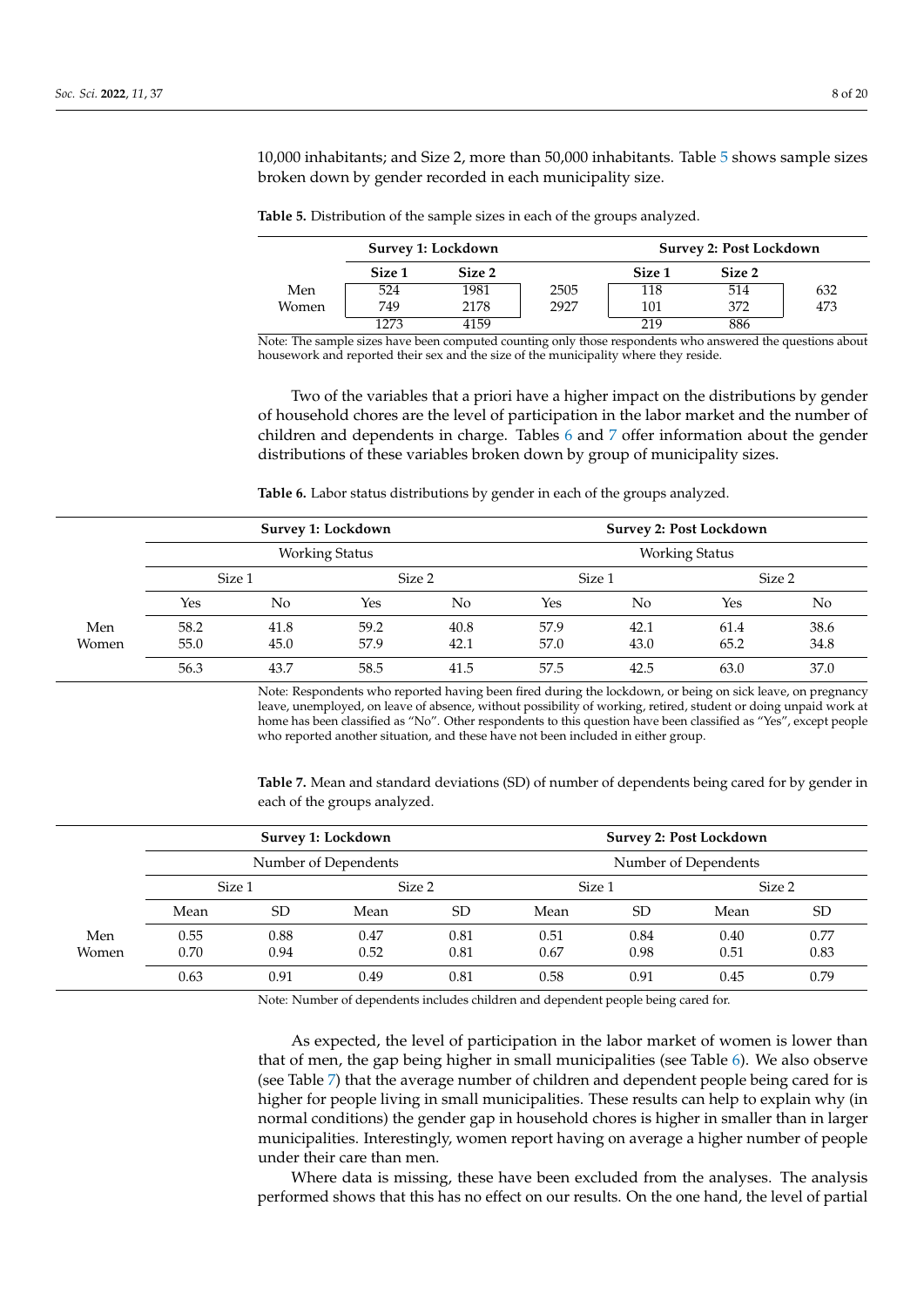non-response in our control variables is really small in both surveys. The non-response percentages for sex, municipality size, year of birth and education level in Survey 1 and 2 are, respectively,  $(0.0, 0.7)$ ,  $(2.2, 0.9)$ ,  $(0.1, 0.4)$  and  $(1.0, 0.5)$ , where the first component refers to Survey 1 and the second to Survey 2. The non-response levels in household chores, however, are higher in both surveys, but still relatively small: 9.8 and 15.3, respectively. On the other hand, and more importantly, we observe no bias (significant statistical differences) between respondents and non-respondents of our target variable with regard to the control variables. In particular, considering only those respondents from Size 1 and Size 2 municipalities, the p-values obtained are (0.931, 0.506), (0.974, 0.201) and (0.916, 0.529) when comparing the distributions of respondents and non-respondents regarding sex, municipality size and education level, respectively, and where the first and second components refer to Surveys 1 and 2, respectively. The smaller *p*-values of the second sample are due to the smaller sample size.

Finally, as indicated at the beginning of this section, we have also calculated for each household chore the differences between the averages for women and men (see Figure [5\)](#page-12-1). Positive values indicate a higher average workload in the corresponding chore for women and negative for men. In this case, we have just focused on Survey 2 since it collects information regarding the three periods: before, during and after the lockdown.

#### *4.3. Hypotheses*

The methods described in the previous subsection are applied to the data collected in the two surveys described in the Data subsection. The first survey conducted was during the period of confinement in Spain (March−May 2020) and the second survey was during a period called the new normal, in autumn 2020. These data enable us to answer two working hypotheses for Spain. Our first hypothesis (H1) states that during confinement the imbalanced relationship between men and women in the distribution of household chores worsened, to the detriment of women. The restrictions on mobility and social contact imposed by the authorities to stop the spread of the virus translated into the interruption of housework and care supply chains, whether formal or informal (grandparents, for example), which led to a greater burden of domestic chores for parents. Our second hypothesis (H2) affirms that the gender imbalance in household chores worsened even more in smaller municipalities. In short, we try to answer questions such as: Do women and men behave differently at home depending on the size of the municipality where they live? Does the gender gap in household chores shrink or widen during confinement in municipalities with more than 50,000 inhabitants?

### <span id="page-8-0"></span>**5. Results**

Our analysis begins by summarizing in a descriptive and schematic way the main results of this research, presented in the form of a line graph in Figure [1.](#page-9-0) Figure [1](#page-9-0) presents the averages of household chores completed by day, sex and period (in relation to the confinement) in both surveys (Survey 1: Lockdown and Survey 2: Post Lockdown) and in both municipality sizes under consideration (Size 1: less than 10,000 inhabitants and Size 2: more than 50,000 inhabitants).

The results shown in Figure [1,](#page-9-0) to be confirmed later by hypothesis testing, allow us to draw relevant conclusions. First, we see that, on average, there is an unequal distribution of household chores between women and men. Women assume on average a greater domestic workload than men in all periods (before, during and after confinement) and municipality sizes (Size 1: small or rural; and Size 2: large or urban). This result is clearly visible when comparing the positions of the red (women) and blue (men) points in each of the vertical segments. Second, on average, women assume a greater burden of domestic work in rural areas than their counterparts do in urban areas. However, there are no significant differences for men between small and large municipalities in terms of the housework they do. This is shown in Figure [1](#page-9-0) by comparing in the vertical segments the points where the green lines (corresponding to rural areas) and the brown lines (corresponding to urban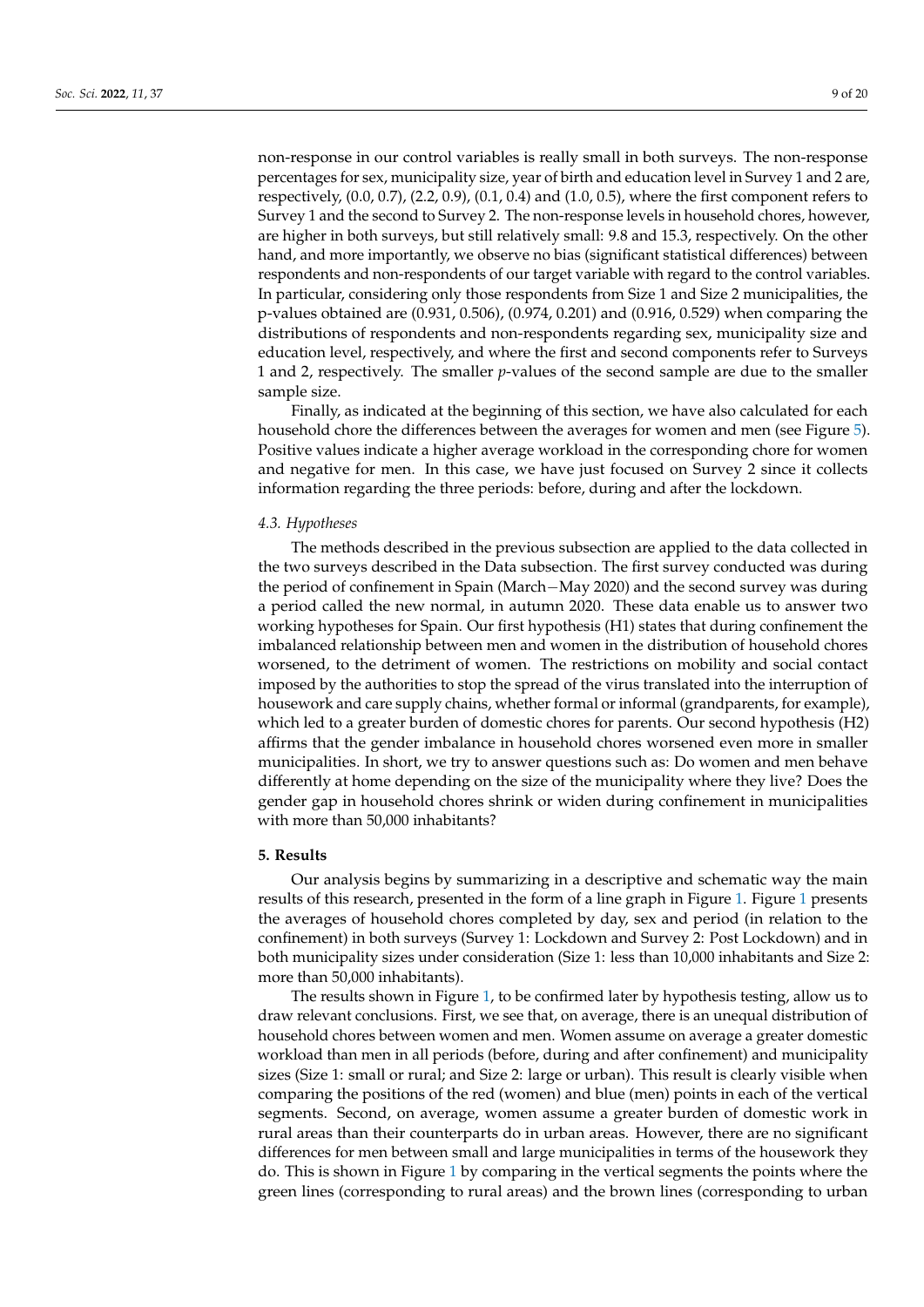<span id="page-9-0"></span>

areas) end. In short, the variable municipality size impacts on the gender distribution of housework within the family.

Figure 1. Averages of household chores completed per day by gender and time (relative to lockdown) in both surveys and in both municipality sizes.

Third, Figure 1 also shows that, on average, both women and men increased the num-number of daily household chores they completed during confinement. The generalized nametr of daily household chores they completed during commentent. The generalized increase in the domestic workload is visible in Figure [1](#page-9-0) through the positive slopes of the lines that join the points in the "Before" and "During" segments. These results are not surprising considering the total closure of services and the general suspension of formal and informal care networks in Spain during confinement and also the increase in demand for care that emerged as a consequence of the COVID-19 outbreak. The pandemic meant that, in addition to the traditional dependent population (children and the sick), other vulnerable people who were previously independent and who could suffer the most in the event of infection needed more attention. Fourth, the average increase in housework<br>the event of infection needed more attention. Fourth, the average increase in housework Experienced by women during commement was righter than that of ment. The can be seen in Figure [1,](#page-9-0) the slopes between the "Before" and "During" segments corresponding to women  $\frac{1}{e}$  are steeper than those corresponding to men. Third, Figure [1](#page-9-0) also shows that, on average, both women and men increased the experienced by women during confinement was higher than that of men. As can be seen in

Fifth, once the confinement is over, the number of chores completed at home by members of the family unit is reduced. The reopening of schools, kindergartens, bars and restaurants and the possibility of having external domestic help reduces the average number of daily chores completed by women and men, even to below pre-lockdown levels. These changes are evident in Figure 1 by observing, on the one hand, the negative slopes of the lines that join the segments corresponding to "During" and "After" and, on the other Figure 1 by only and general points (but and red) in the before and Their segments.<br>Sixth, as a rule, both surveys draw the same conclusions in their areas of intersection. Comparing the thicker and thinner lines by color in Figure [1,](#page-9-0) we see that their slopes and their points of intersection with the vertical segments are very similar. hand, comparing the highlighted points (blue and red) in the "Before" and "After" segments.

In short, the number of household chores completed by adults depends, among other factors, on gender, size of their municipality of residence and the moment in time considered with respect to confinement. All these results are confirmed in the inferential analyses presented in Figures 2–4, which s[ho](#page-10-0)w the 95% confidence intervals corresponding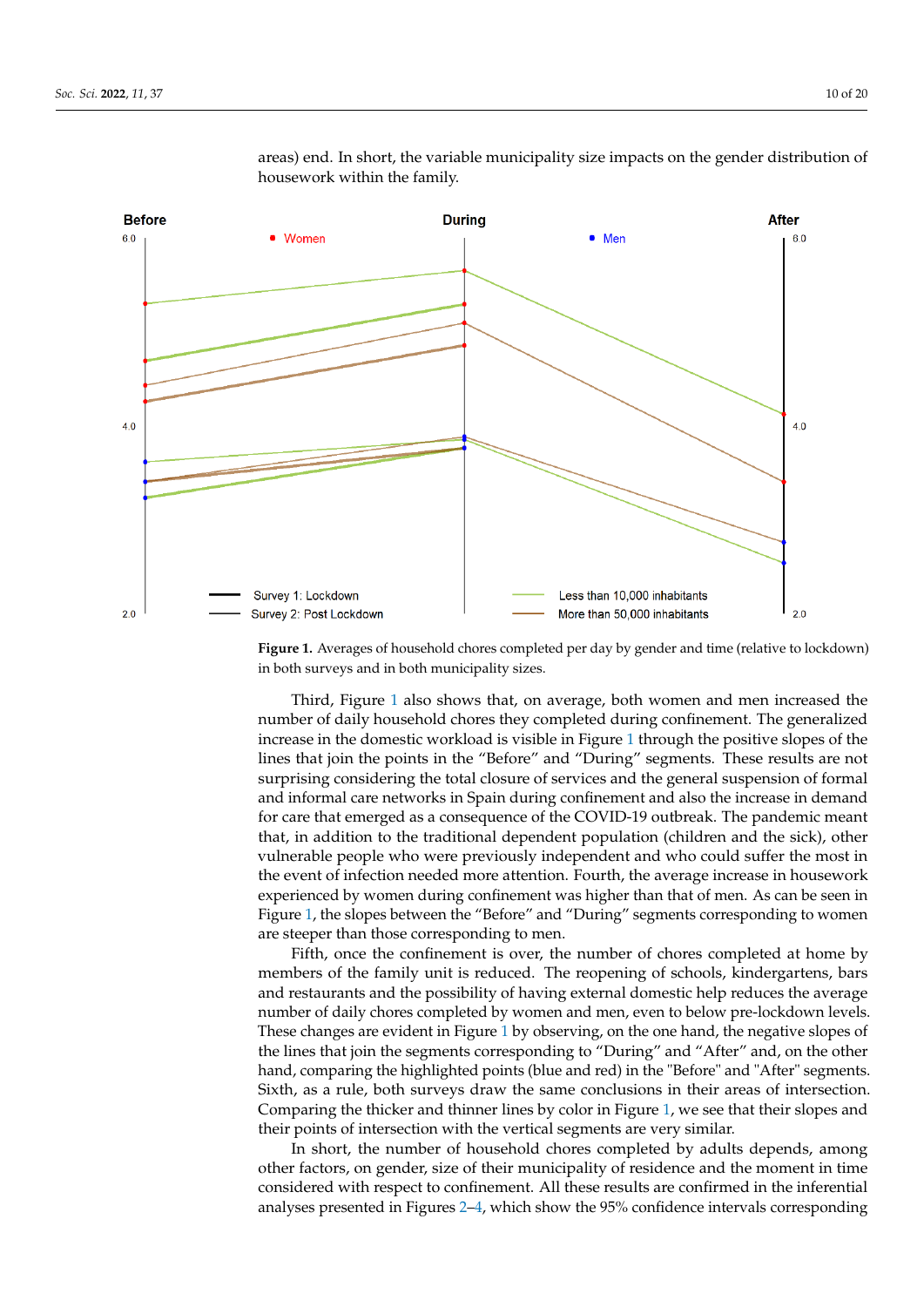to the mean differences of all the reasonable comparisons. The intersection with the vertical dotted line indicates that zero is included in the corresponding interval. The numerical results on which all these representations are based, including the associated *p*-values, are provided in Appendix [A.](#page-15-0)

<span id="page-10-0"></span>

**Figure 2.** Confidence intervals of mean differences between periods by gender, municipality size **Figure 2.** Confidence intervals of mean differences between periods by gender, municipality size and survey. This figure shows the confidence intervals for the mean differences between moments in time with respect to confinement (B: Before, D: During and A: After), differentiating between women and men as well as by municipality size for both surveys. Differences are not significant at 5% level when the corresponding interval intersects with the zero-vertical dotted line. The interested reader can find detailed numbers, including p-values, in Table [A1](#page-15-1) of Appendix [A.](#page-15-0)

The results of the inter-temporal comparisons based on ANOVA tests for repeated The results of the inter-temporal comparisons based on ANOVA tests for repeated measures are shown in Figure [2.](#page-10-0) The upper panel of Figure [2](#page-10-0) shows the estimates of the measures are shown in Figure 2. The upper panel of Figure 2 shows the estimates of the confidence intervals for women and the lower panel for men. Almost all the differences (14 out of 16) are significant at 5% for both women and men (se[e Ta](#page-15-1)ble A1 in A[ppe](#page-15-0)ndix A). The tests detect significant differences only in two cases. Survey 2 shows significant differences between the averages of household chores carried out before and during confinement in small communities (Size 1). The non-statistical significance of these differences is a consequence of the low sample sizes available for these comparisons?the smallest sample sizes of the entire sample (108 and 101, for women and men, respectively)?since the differences do point in the expected direction. Survey 1 also clearly detects significant differences for the Before-During comparison in small municipalities for both sexes. These results confirm the point mentioned earlier: during confinement both genders increased their domestic workload.

Figure [2](#page-10-0) shows comparisons between periods and Figure [3](#page-11-0) between municipality Figure 2 shows comparisons between periods and Figure 3 between municipality sizes. To check whether the differences in household workload between municipalities is significant or not and in what sense, Figure  $3$  graphically shows the numerical results available in Table [A2](#page-16-3) in the Appendix. Out of the 15 tests carried out, 7 are significant. available in Table A2 in the Appendix. Out of the 15 tests carried out, 7 are significant. The non-significant ones correspond mainly to the block of men, with the data from both The non-significant ones correspond mainly to the block of men, with the data from both surveys pointing in the same direction. The results clearly indicate that, on average, the surveys pointing in the same direction. The results clearly indicate that, on average, the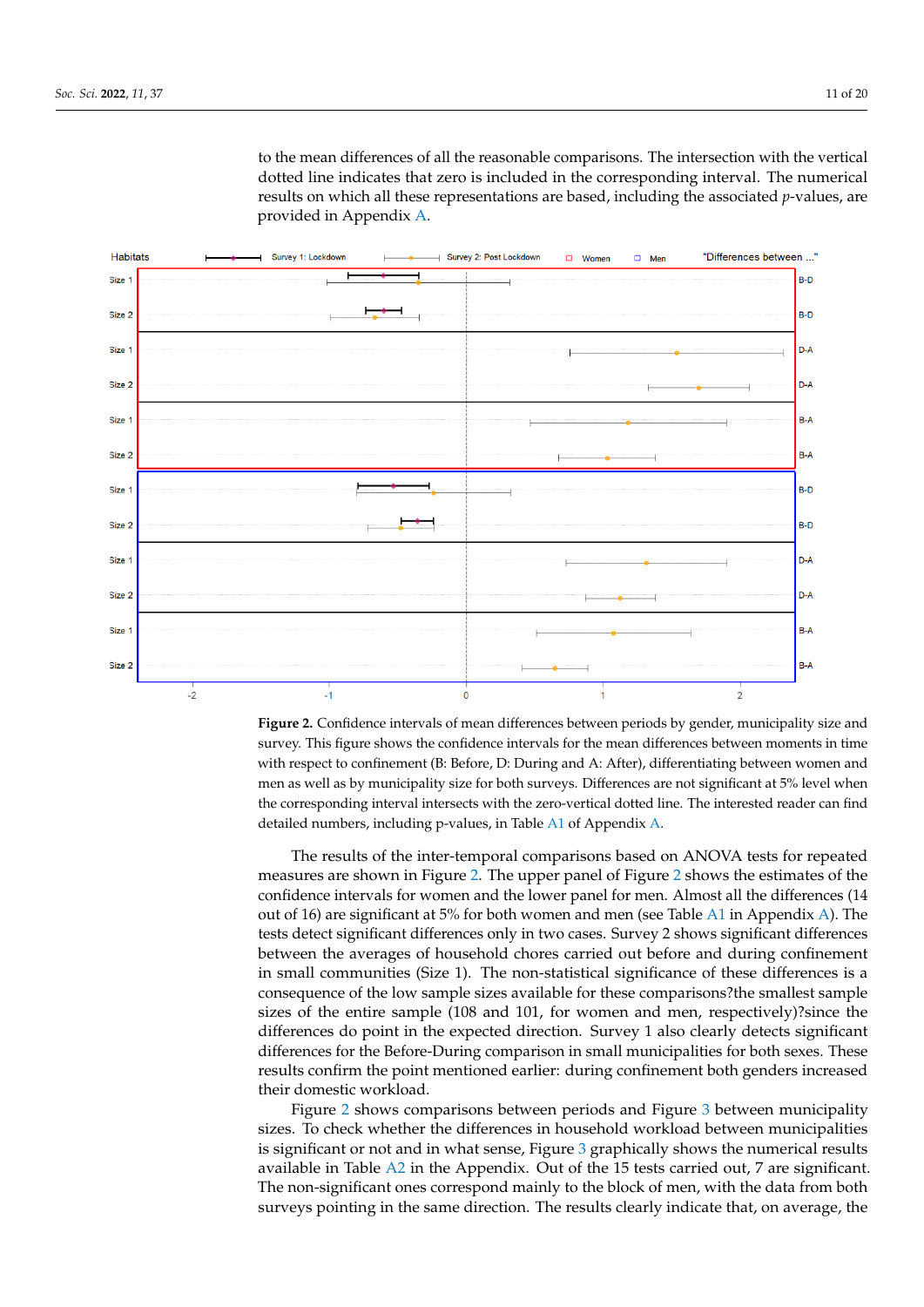number of chores completed by men living in rural and urban areas are not significantly different, and this result is the same regardless of the period considered; before, during and after confinement. However, in the case of women, the data do indicate the existence of significant differences between municipality sizes. Women living in rural areas bear a greater burden of domestic work than women residing in urban areas, with the gap nar-greater burden of domestic work than women residing in urban areas, with the gap narrowing during confinement, when the differences are only marginally significant. Finally, rowing during confinement, when the differences are only marginally significant. Finally, analyzing the results shown in the third block of Figure [3,](#page-11-0) we observe that, although the analyzing the results shown in the third block of Figure 3, we observe that, although the results indicate that before confinement the differences in housework between women and men were clearly greater in small municipalities than in larger ones, after confinement the differences narrowed, although the difference is still to the detriment of women. All these results provide evidence in favor of our hypothesis H2.

<span id="page-11-0"></span>

Figure 3. Confidence intervals of mean differences between municipalities by period and for women, **Figure 3.** Confidence intervals of mean differences between municipalities by period and for women,<br>men and differences between women and men. This figure shows the confidence intervals for the mean differences between municipality sizes by moment in time with respect to confinement, differentiating for women and men as well as their differences. Differences are not significant at 5% differentiating for women and men as well as their differences. Differences are not significant at 5% level when the corresponding interval intersects with the zero-vertical dotted line. The interested level when the corresponding interval intersects with the zero-vertical dotted line. The interested reader can find detailed numbers, including p-values, in Table A2 of Appendix A. reader can find detailed numbers, including p-values, in Table [A2](#page-16-3) of Appendix [A.](#page-15-0)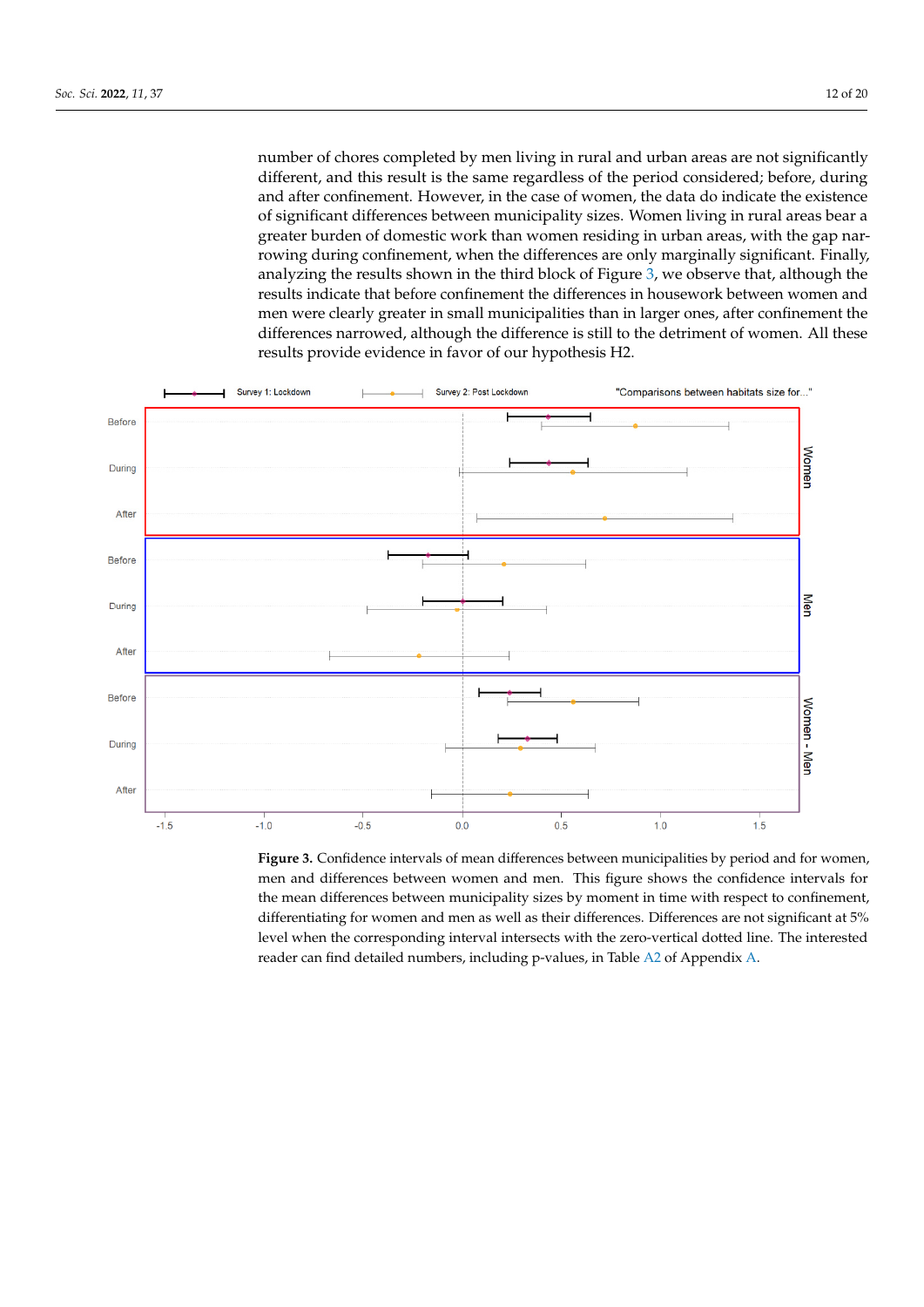<span id="page-12-0"></span>

**Figure 4.** Confidence intervals of mean differences between surveys by gender, period and municipality size (upper panels) and between genders by municipality size and period of time (lower panels). The upper panels of this figure show the confidence intervals for the mean differences between surveys by period of time with respect to confinement, differentiating between municipality sizes and genders. The lower panels show the confidence intervals for the mean differences between genders by period of time with respect to confinement, differentiating between municipality sizes. Differences ferences are not significant at  $\frac{1}{\sqrt{1-\frac{1}{\sqrt{1-\frac{1}{\sqrt{1-\frac{1}{\sqrt{1-\frac{1}{\sqrt{1-\frac{1}{\sqrt{1-\frac{1}{\sqrt{1-\frac{1}{\sqrt{1-\frac{1}{\sqrt{1-\frac{1}{\sqrt{1-\frac{1}{\sqrt{1-\frac{1}{\sqrt{1-\frac{1}{\sqrt{1-\frac{1}{\sqrt{1-\frac{1}{\sqrt{1-\frac{1}{\sqrt{1-\frac{1}{\sqrt{1-\frac{1}{\sqrt{1-\frac{1}{\sqrt{1-\frac{1}{\sqrt{1-\frac{1}{\sqrt{$ vertical dotted line. The interested reader can find detailed numbers, including p-values, in Table are not significant at 5% level when the corresponding interval intersects with the zero-vertical dotted meals, cleaning the bathroom, preparing the midday meal, dusting, cleaning the floor and line. The interested reader can find detailed numbers, including p-values, in Table [A3](#page-16-4) of Appendix [A.](#page-15-0)  $\,$ 

<span id="page-12-1"></span>

Figure 5. Bar charts of the differences between genders (women-men) in the average number of days per week each household chore is done.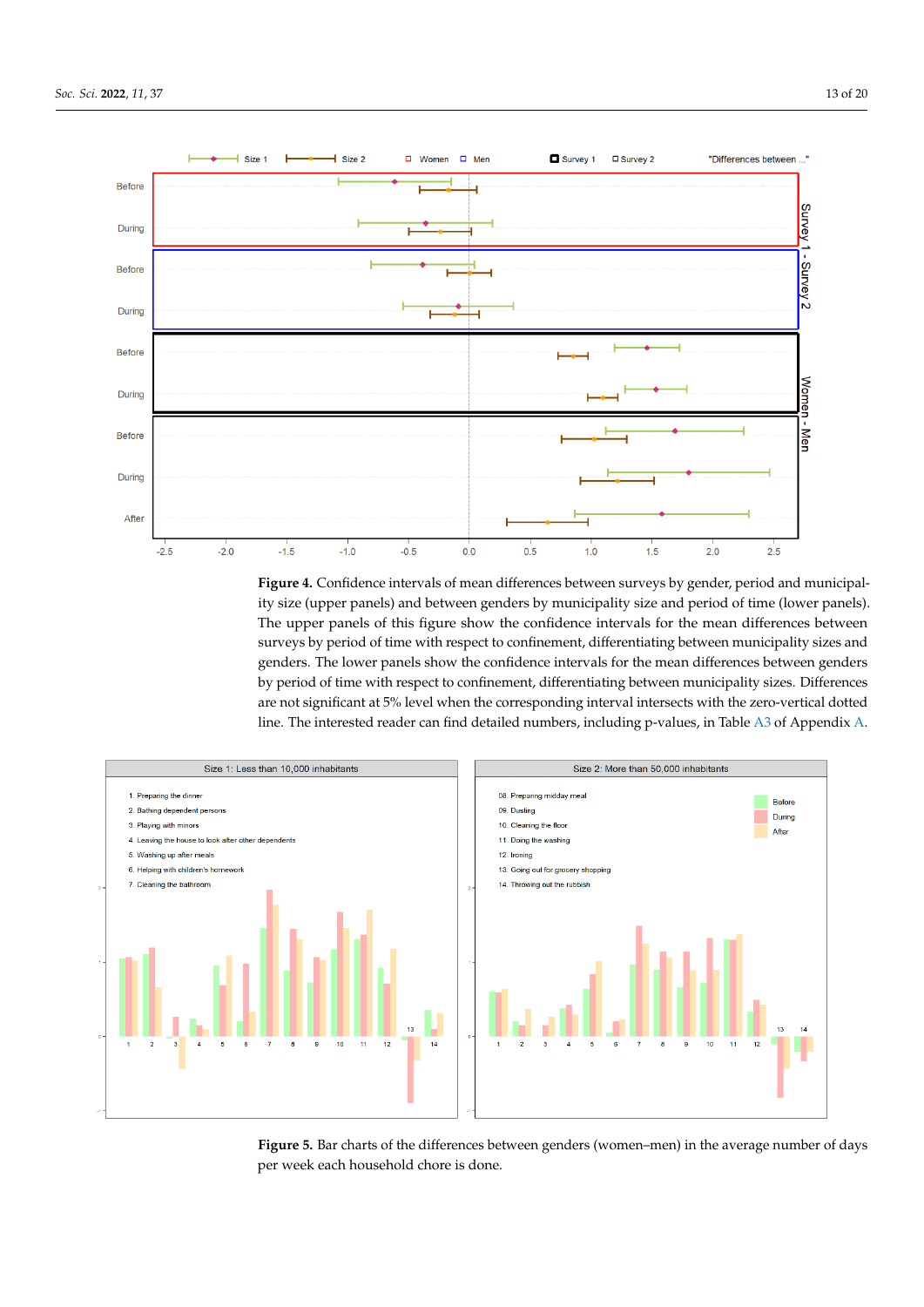The last hypothesis tests are shown in Figure [4](#page-12-0) (the relevant numerical values are available in Table [A3](#page-16-4) of Appendix [A\)](#page-15-0). The first block compares the values of the target variable between surveys. The second block makes comparisons between genders. The results of the first block serve to give robustness to all the conclusions reached, since both surveys point to the same results. However, the results of the second block reveal that: (i) women systematically bear a greater workload than men; (ii) during confinement, the burden of housework increased for both sexes; and (iii) during confinement, the domestic chores gap increased to the detriment of women in both municipality sizes, being more intense in small municipalities. These results provide evidence in favor of both hypotheses H1 and H2. The outcomes also show that after confinement the gender gap narrowed, especially in larger municipalities.

Looking more closely at the data on the differences (see Table [A3\)](#page-16-4) we can see that the gender gap in household chores, measured through the difference in the averages of chores completed per day by women and men, increases during confinement. In smaller municipalities, this difference goes from 1.46 (1.69) before confinement to 1.53 (1.80) during confinement according to Survey 1 (Survey 2). This evolution in the behavior of the female and male population within the home is also seen in municipalities with more than 50,000 inhabitants. In Survey 1, the difference between women and men goes from 0.85 on average before confinement to 1.10 during confinement, while in Survey 2 it goes from 1.03 to 1.21. All of these measures are significant.

The above analyses are aggregated. They study relationships using a synthetic indicator that summarizes the average number of chores each person completes daily on average. All chores, however, are not equally burdensome. Figure [5](#page-12-1) shows, in a descriptive way and for each type of activity considered, the differences between the weekly means of chores completed by women and men at each moment of time (before, during and after confinement), differentiating between small municipalities (left panel) and larger ones (right panel). In the smaller localities, the only chores in which men have, on average, a greater presence than women (negative differences) are number 3, playing with minors (excluding during confinement) and number 13, going out for food shopping. These differences even increase after confinement compared to the pre-confinement period. However, in larger municipalities, the chores most frequently completed by men are food shopping and disposing of garbage. The activities with the greatest differences between genders in both municipality sizes are 5, 7, 8, 9, 10 and 11, related to washing up after meals, cleaning the bathroom, preparing the midday meal, dusting, cleaning the floor and doing the washing. The gender gap in household chores remains huge.

## <span id="page-13-0"></span>**6. Conclusions**

The study of gender gaps is a very active research area to which new evidence is being added every day. Numerous studies have analyzed how home confinement during the COVID-19 pandemic has affected different gaps, including that related to household chores. While several authors argue that this situation has been a step towards a more egalitarian gender relationship in the private sphere as fathers (and mothers) spend much more time with their children, other authors argue that it has been a step backwards with a significant feminization of domestic work. This study explores this line of research further by incorporating a geographical dimension: the size of the municipality of residence.

Our analyses show a significant impact of the COVID-19 health crisis on gender roles in the family. On the one hand, during confinement both men and women increased the average number of household chores they did per day, but with women taking on more and thus experiencing firsthand the increase in the gender gap. On the other hand, after confinement there was a reduction in the average number of chores completed, even to levels lower than before confinement.

The incorporation of the geographical dimension also shows that the municipality size is not innocuous, but influences behavior patterns of women and men within the home. Indeed, women take on more of the domestic chores in small communities than in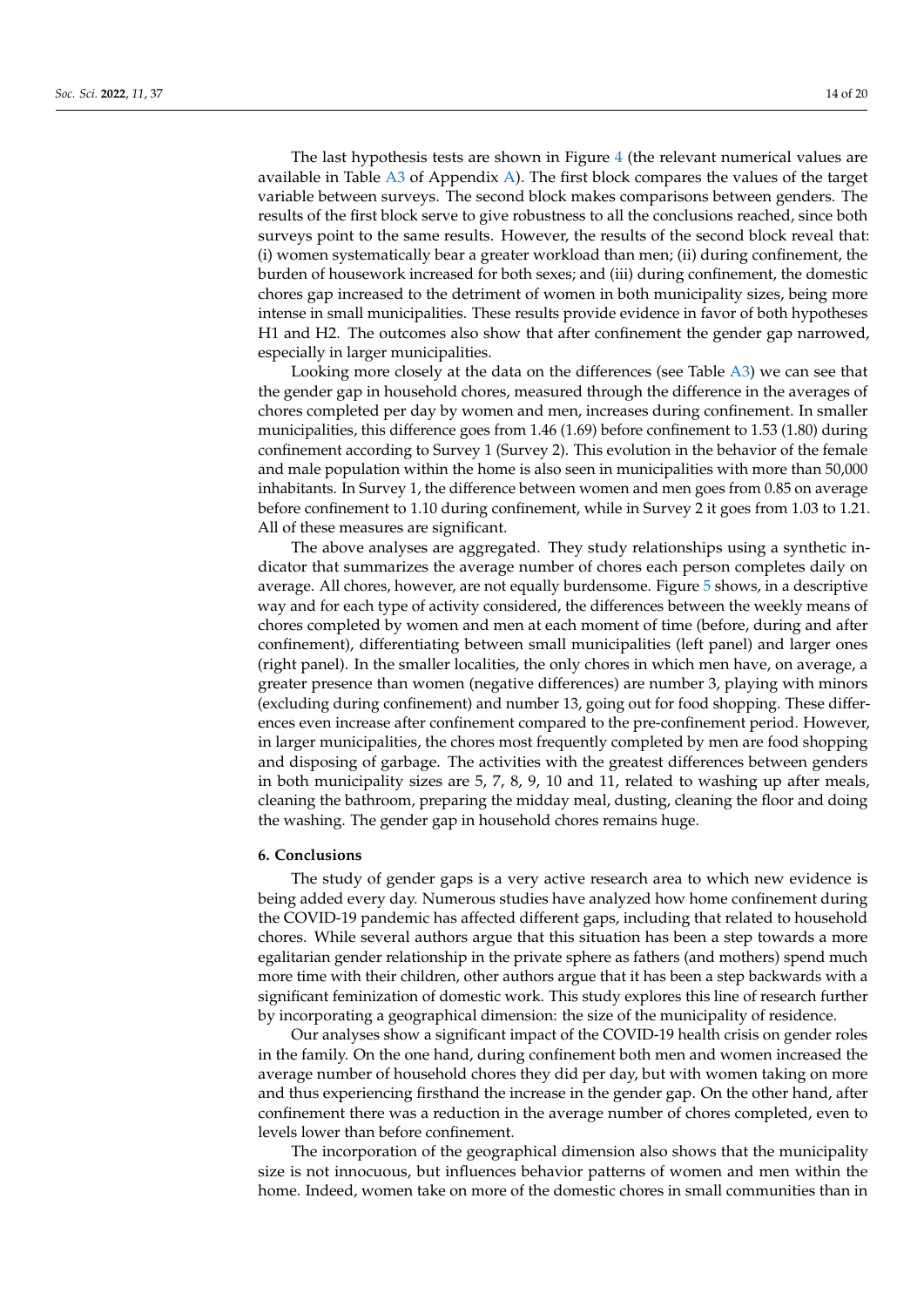larger ones, while no significant differences are observed in different municipality sizes with regards to men. In larger municipalities the female population also takes on a greater proportion of the chores than the male population, although the corresponding gap is smaller.

The gender gap in each of the periods is still to the detriment of women. At each point in time - before, during and after confinement - women have a greater housework burden than men. This gap increases during confinement and then narrows to below pre-pandemic levels. There is an improvement in terms of the gap after confinement, but the gender gap in the distribution of household chores is still far from being reduced in both large and small municipalities, but particularly in the latter. This fact is even more evident when looking in more detail at the chores completed. The gap is seen to be even wider in relation to gender distribution of the most burdensome chores.

From a methodological point of view, both surveys present fairly aligned results despite differences in period of collection, sample composition and sample sizes. The data collection tool used is therefore robust, which opens up new possibilities for the study of the gender gap, including its study from a geographical perspective. Knowing how gender roles vary according to the size of the municipality, studying their evolution and discerning how they could be modified offers relevant information for the development of efficient public policies for gender equality on the path towards the construction of a sustainable and inclusive society, based on SDG 5.4 of the United Nations 2030 Agenda. From this perspective, this study is relevant for the building of a sustainable, equable and inclusive society in which women can participate in the labor market under equal conditions as men without having to take on the additional, but *invisible* job, as the main carer at home [\(Dur](#page-17-31)án [2019\)](#page-17-31).

**Author Contributions:** Conceptualization, R.R.; methodology, C.A. and J.M.P.; software, C.A.; validation, C.A.; formal analysis, R.R. and J.M.P.; resources, R.R.; C.A. and J.M.P.; data curation, C.A.; writing—original draft preparation, R.R.; C.A. and J.M.P.; writing—review and editing, R.R. and J.M.P.; visualization, C.A. and J.M.P.; supervision, J.M.P.; project administration, J.M.P.; funding acquisition, R.R.; C.A. and J.M.P. All authors have read and agreed to the published version of the manuscript.

**Funding:** This research was funded by Fondo Supera COVID19 (CRUE-CSIC-Banco Santander), grant number Los ROstros del COvid-19 Género e Impactos Socioeconómicos (ROCOGIS) and by Conselleria d'Innovació, Universitats, Ciència i Societat Digital, Generalitat Valenciana, grant number AICO/2021/257.

**Data Availability Statement:** The data sets used in this study are available in Pé[rez et al.](#page-19-24) [\(2022a,](#page-19-24) [2022b\)](#page-19-25).

**Acknowledgments:** The authors wish to thank four anonymous reviewers and the assistant editor for valuable comments and suggestions, Marie Hodkinson for revising the English of the paperand of the SUPERA COVID-19 FUND, a joint tender offered by CRUE (Conference of Rectors of Spanish Universities), CSIC (the Spanish National Research Council) and Banco Santander (Santander Bank), through the project ROCOGIS for financial support. The authors also acknowledge the support of Generalitat Valenciana through project AICO/2021/257 (Consellería d'Innovació, Universitats, Ciència i Societat Digital).

**Conflicts of Interest:** The authors declare no conflict of interest. The funders had no role in the design of the study nor in the collection, analyses, or interpretation of data or in the writing of the manuscript and the decision to publish the results.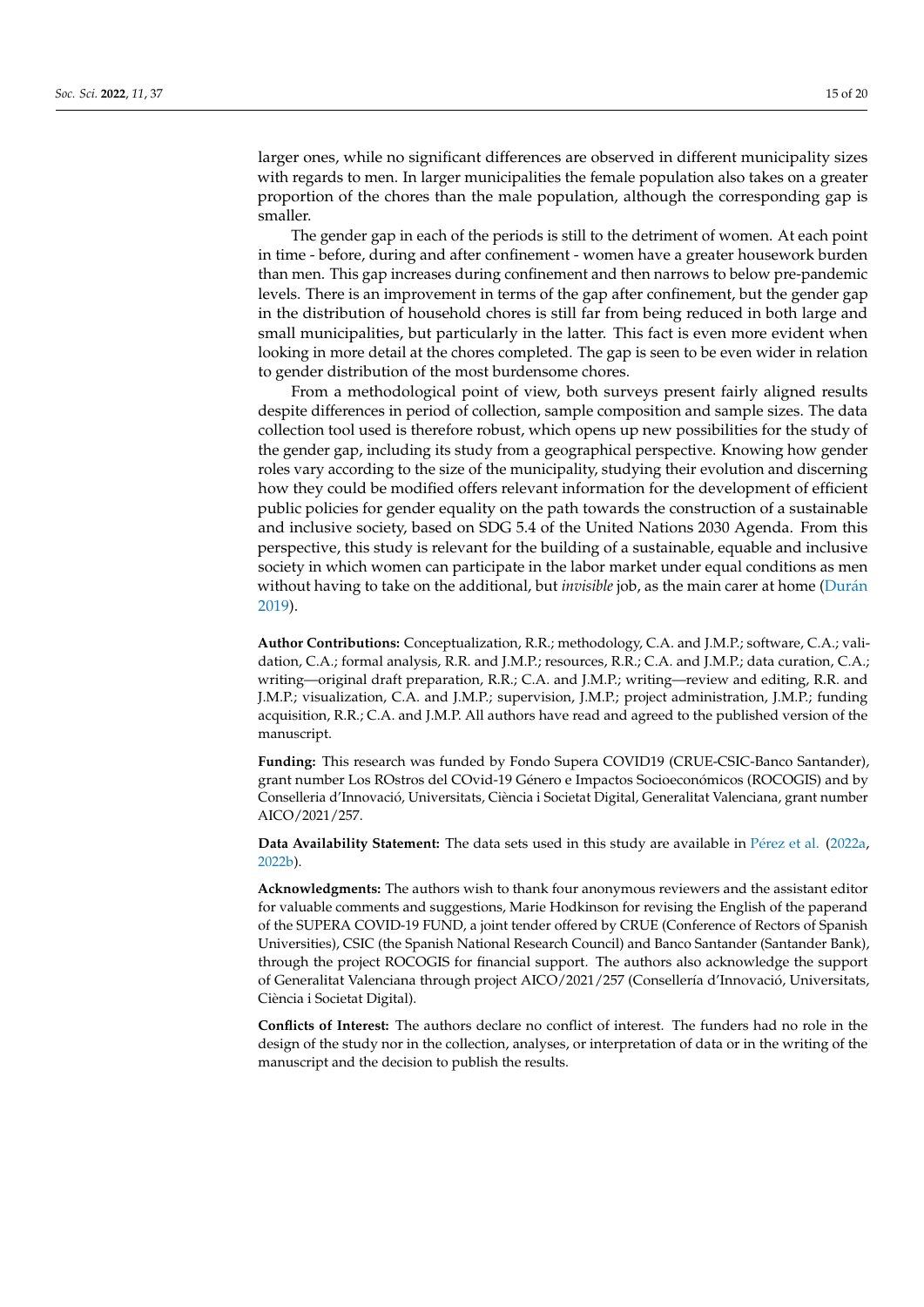# <span id="page-15-0"></span>**Appendix A**

<span id="page-15-1"></span>

|        | Table A1. Hypothesis tests of means corresponding to Figure 2. Women upper panel, men lower |  |  |
|--------|---------------------------------------------------------------------------------------------|--|--|
| panel. |                                                                                             |  |  |

| Figure 2                                                         |           |           | <b>Interval</b> |           | Adjusted        |
|------------------------------------------------------------------|-----------|-----------|-----------------|-----------|-----------------|
| <b>Between Periods</b>                                           | Diff.     | t         | Lower           | Upper     | <i>p</i> -Value |
| <b>Before-During</b>                                             |           |           |                 |           |                 |
| $Su1Si1-Su1Si1$                                                  | $-0.6056$ | $-4.5910$ | $-0.8643$       | $-0.3468$ | < 0.0001        |
| Su <sub>2</sub> Si <sub>1</sub> -Su <sub>2Si1</sub>              | $-0.3522$ | $-1.0405$ | $-1.0198$       | 0.3154    | 0.2994          |
| Su1Si2-Su1Si2                                                    | $-0.6021$ | $-9.0807$ | $-0.7321$       | $-0.4721$ | < 0.0001        |
| Su <sub>2</sub> Si <sub>2</sub> -Su <sub>2Si2</sub>              | $-0.6682$ | $-4.0513$ | $-0.9920$       | $-0.3444$ | < 0.0001        |
| During-After                                                     |           |           |                 |           |                 |
| $Su2Si1-Su2Si1$                                                  | 1.5347    | 3.8861    | 0.7559          | 2.3134    | 0.0001          |
| Su <sub>2</sub> Si <sub>2</sub> -Su <sub>2Si2</sub>              | 1.6967    | 9.0172    | 1.3272          | 2.0660    | < 0.0001        |
| Before-After                                                     |           |           |                 |           |                 |
| $Su2Si1-Su2Si1$                                                  | 1.1825    | 3.2612    | 0.4671          | 1.8979    | 0.0013          |
| Su <sub>2</sub> Si <sub>2</sub> -Su <sub>2Si<sub>2</sub></sub>   | 1.0284    | 5.7187    | 0.6753          | 1.3815    | < 0.0001        |
| <b>Before-During</b>                                             |           |           |                 |           |                 |
| $Su1Si1-Su1Si1$                                                  | $-0.5324$ | $-4.0222$ | $-0.7922$       | $-0.2723$ | < 0.0001        |
| Su2Si1-Su2Si1                                                    | $-0.2397$ | $-0.8411$ | $-0.8013$       | 0.3218    | 0.4012          |
| Su1Si2-Su1Si2                                                    | $-0.3570$ | $-5.9212$ | $-0.4753$       | $-0.2388$ | < 0.0001        |
| Su2Si2-Su2Si2                                                    | $-0.4778$ | $-3.8887$ | $-0.7189$       | $-0.2367$ | 0.0001          |
| During-After                                                     |           |           |                 |           |                 |
| Su2Si1-Su2Si1                                                    | 1.3148    | 4.4258    | 0.7295          | 1.9000    | < 0.0001        |
| Su <sub>2</sub> Si <sub>2</sub> -Su <sub>2</sub> Si <sub>2</sub> | 1.1242    | 8.5839    | 0.8672          | 1.3812    | < 0.0001        |
| Before-After                                                     |           |           |                 |           |                 |
| Su <sub>2</sub> Si <sub>1</sub> -Su <sub>2Si1</sub>              | 1.0750    | 3.7616    | 0.5120          | 1.6381    | 0.0002          |
| Su <sub>2</sub> Si <sub>2</sub> -Su <sub>2Si2</sub>              | 0.6465    | 5.2751    | 0.4060          | 0.8870    | < 0.0001        |

Su1: Survey 1/Su2: Survey 2/Si1: Size 1/Si2: Size 2. The results in this table are presented in the same order in which they appear in Figure [2.](#page-10-0) The red panel corresponds to women and the blue one to men.

| Table A2. Hypothesis tests of means corresponding to Figure 3. Women upper panel, men middle |  |
|----------------------------------------------------------------------------------------------|--|
| panel and gender differences lower panel.                                                    |  |

| Figure 3                                                       |           |           | Interval  |        | Adjusted        |
|----------------------------------------------------------------|-----------|-----------|-----------|--------|-----------------|
| <b>Between Municipalities</b>                                  | Diff.     | t         | Lower     | Upper  | <i>p</i> -Value |
| <b>Before</b>                                                  |           |           |           |        |                 |
| $Su1-Su1$                                                      | 0.4336    | 4.0001    | 0.2292    | 0.6463 | < 0.0001        |
| $Su2-Su2$                                                      | 0.8741    | 3.6577    | 0.4021    | 1.3461 | 0.0004          |
| During                                                         |           |           |           |        |                 |
| $Su1-Su1$                                                      | 0.4371    | 4.3609    | 0.2404    | 0.6337 | < 0.0001        |
| $Su2-Su2$                                                      | 0.5581    | 1.9181    | $-0.0169$ | 1.1331 | 0.0570          |
| After                                                          |           |           |           |        |                 |
| $Su2-Su2$                                                      | 0.7201    | 2.2044    | 0.0747    | 1.3659 | 0.0290          |
| <b>Before</b>                                                  |           |           |           |        |                 |
| Su1Si1-Su1Si2                                                  | $-0.1718$ | $-1.6661$ | $-0.3743$ | 0.0306 | 0.0961          |
| Su <sub>2</sub> Si <sub>1</sub> -Su <sub>2Si2</sub>            | 0.2114    | 1.0102    | $-0.2019$ | 0.6248 | 0.3139          |
| During                                                         |           |           |           |        |                 |
| Su1Si1-Su1Si2                                                  | 0.0036    | 0.0349    | $-0.1978$ | 0.2050 | 0.9722          |
| $Su2Si1-Su2Si2$                                                | $-0.0266$ | $-0.1161$ | $-0.4791$ | 0.4258 | 0.9077          |
| After                                                          |           |           |           |        |                 |
| Su <sub>2</sub> Si <sub>1</sub> -Su <sub>2Si<sub>2</sub></sub> | $-0.2171$ | $-0.9442$ | $-0.6712$ | 0.2369 | 0.3465          |
| <b>Before</b>                                                  |           |           |           |        |                 |
| Su1Si1-Su1Si2                                                  | 0.2395    | 3.0287    | 0.0844    | 0.3946 | 0.0025          |
| Su <sub>2</sub> Si <sub>1</sub> -Su <sub>2Si2</sub>            | 0.5595    | 3.3359    | 0.2295    | 0.8895 | 0.0010          |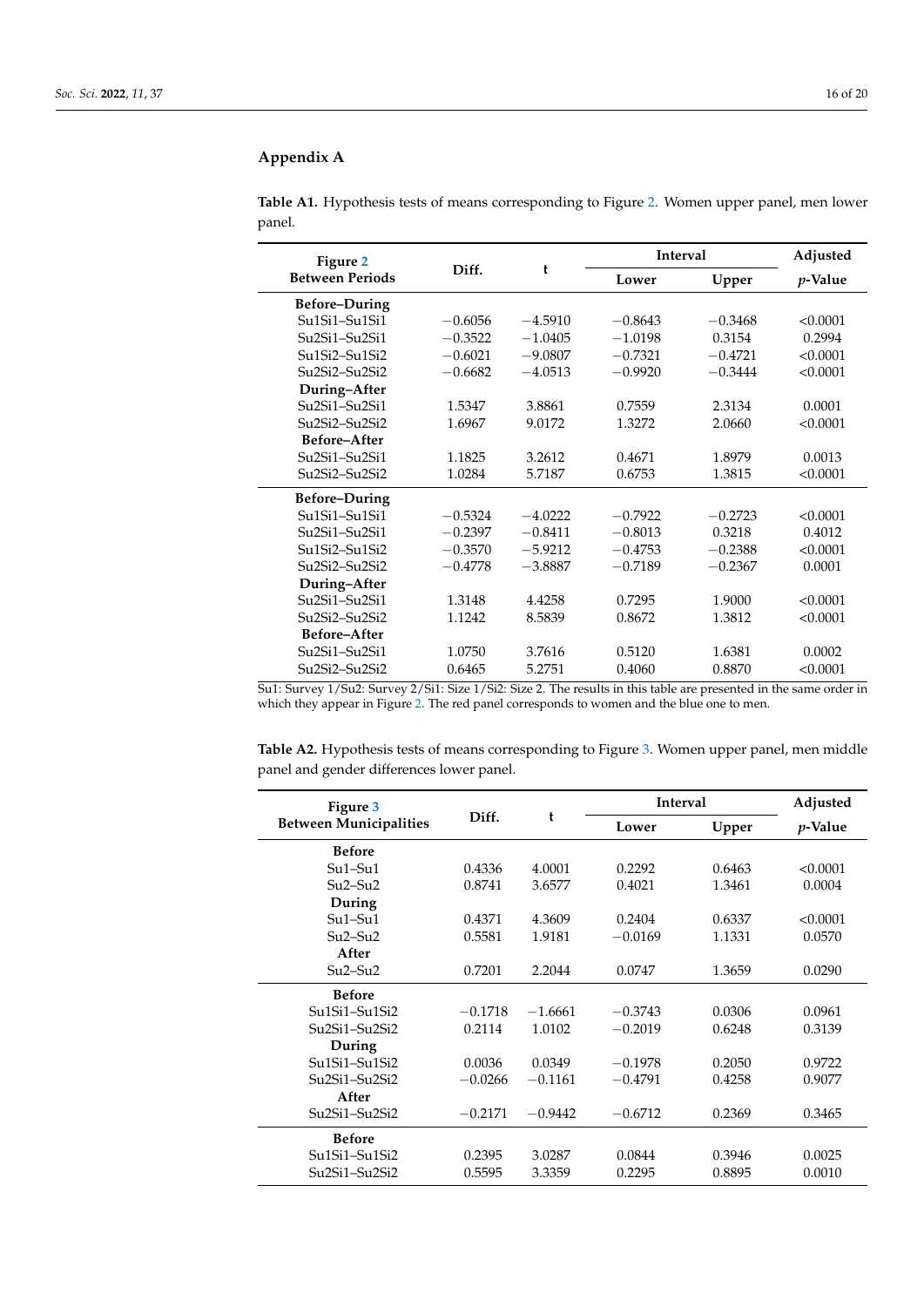<span id="page-16-3"></span>**Table A2.** *Cont.*

| Figure 3                      |        |        | <b>Interval</b> | Adjusted |                 |
|-------------------------------|--------|--------|-----------------|----------|-----------------|
| <b>Between Municipalities</b> | Diff.  |        | Lower           | Upper    | <i>p</i> -Value |
| During                        |        |        |                 |          |                 |
| $Su1Si1-Su1Si2$               | 0.3296 | 4.3553 | 0.1812          | 0.4780   | < 0.0001        |
| $Su2Si1-Su2Si2$               | 0.2936 | 1.5260 | $-0.0850$       | 0.6722   | 0.1280          |
| After                         |        |        |                 |          |                 |
| $Su2Si1-Su2Si2$               | 0.2412 | 1.1987 | $-0.1547$       | 0.6370   | 0.2316          |

Su1: Survey 1/Su2: Survey 2/Si1: Size 1/Si2: Size 2. The results in this table are presented in the same order in which they appear in Figure [3.](#page-11-0) The red panel corresponds to women, the blue one to men and the purple to gender differences.

<span id="page-16-4"></span>**Table A3.** Hypothesis tests of means corresponding to Figure [4.](#page-12-0) Data panels in the same order than in the figure.

| Figure 4 Upper<br><b>Between Surveys</b>        | Diff.     | t         | <b>Interval</b> |           | Adjusted   |
|-------------------------------------------------|-----------|-----------|-----------------|-----------|------------|
|                                                 |           |           | Lower           | Upper     | p-Value    |
| <b>Before</b>                                   |           |           |                 |           |            |
| Si1W-Si1W                                       | $-0.6131$ | $-2.6250$ | $-1.0745$       | $-0.1515$ | 0.0096     |
| Si2W-Si2W                                       | $-0.1725$ | $-1.4410$ | $-0.4077$       | 0.0627    | 0.1502     |
| During                                          |           |           |                 |           |            |
| Si1W-Si1W                                       | $-0.3596$ | $-1.2924$ | $-0.9104$       | 0.1912    | 0.1986     |
| Si2W-Si2W                                       | $-0.2386$ | $-1.8155$ | $-0.4968$       | 0.0196    | 0.0701     |
| <b>Before</b>                                   |           |           |                 |           |            |
| Si1M-Si1M                                       | $-0.3830$ | $-1.7823$ | $-0.8071$       | 0.0411    | 0.0764     |
| Si2M-Si2M                                       | 0.0003    | 0.0031    | $-0.1782$       | 0.1788    | 0.9976     |
| During                                          |           |           |                 |           |            |
| Si1M-Si1M                                       | $-0.0902$ | $-0.3937$ | $-0.5430$       | 0.3624    | 0.6943     |
| Si2M-Si2M                                       | $-0.1205$ | $-1.1777$ | $-0.3212$       | 0.0803    | 0.2393     |
| <b>Figure 4 Lower</b><br><b>Between Genders</b> | Diff.     | t         | <b>Interval</b> |           | Adjusted   |
|                                                 |           |           | Lower           | Upper     | $p$ -value |
| <b>Before</b>                                   |           |           |                 |           |            |
| Su <sub>1</sub> S <sub>i1</sub>                 | 1.4576    | 10.764    | 1.192003        | 1.723347  | < 0.0001   |
| Su <sub>1</sub> S <sub>i2</sub>                 | 0.8522    | 13.393    | 0.7274779       | 0.9769836 | < 0.0001   |
| During                                          |           |           |                 |           |            |
| Su1Si1                                          | 1.5308    | 11.887    | 1.278141        | 1.783462  | < 0.0001   |
| Su1Si2                                          | 1.0973    | 17.386    | 0.9735825       | 1.2210598 | < 0.0001   |
| <b>Before</b>                                   |           |           |                 |           |            |
| Su <sub>2</sub> Si <sub>1</sub>                 | 1.6877    | 5.8803    | 1.1219          | 2.2535    | < 0.0001   |
| Su <sub>2</sub> Si <sub>2</sub>                 | 1.0250    | 7.5256    | 0.7576          | 1.2924    | < 0.0001   |
| During                                          |           |           |                 |           |            |
| Su <sub>2</sub> Si <sub>1</sub>                 | 1.8002    | 5.3451    | 1.1360          | 2.4643    | < 0.0001   |
| Su <sub>2</sub> Si <sub>2</sub>                 | 1.2155    | 7.8873    | 0.9129          | 1.5180    | < 0.0001   |
| After                                           |           |           |                 |           |            |
| Su <sub>2</sub> Si <sub>1</sub>                 | 1.5803    | 4.3698    | 0.8669          | 2.2937    | < 0.0001   |
| Su <sub>2</sub> Si <sub>2</sub>                 | 0.6431    | 3.7888    | 0.3098          | 0.9763    | 0.0002     |

Su1: Survey 1/Su2: Survey 2/Si1: Size 1/Si2: Size 2/W: Women/M: Men. The results in the table are presented in the same order in which they appear in Figure [4.](#page-12-0) The red panel corresponds to women, the blue to men, the panel with the thickest line to Survey 1 and with the thinnest line to Survey 2.

# **References**

<span id="page-16-1"></span>Adams-Prassl, Abigail, Teodora Boneva, Marta Golin, and Christopher Rauh. 2020. Inequality in the impact of the coronavirus shock: Evidence from real time surveys. *IZA Discussion Papers* 189: 104245.

<span id="page-16-0"></span>Adda, Jérôme, Christian Dustmann, and Katrien Stevens. 2017. The Career Costs of Children. *Journal of Political Economy* 12: 293–337. [\[CrossRef\]](http://doi.org/10.1086/690952)

<span id="page-16-2"></span>Allemendinger, Jutta. 2020. Zurück in alte Rollen. Corona bedroht die Geschlechtergerechtigkeit. *WZB Mitteilungen* 168: 45–7.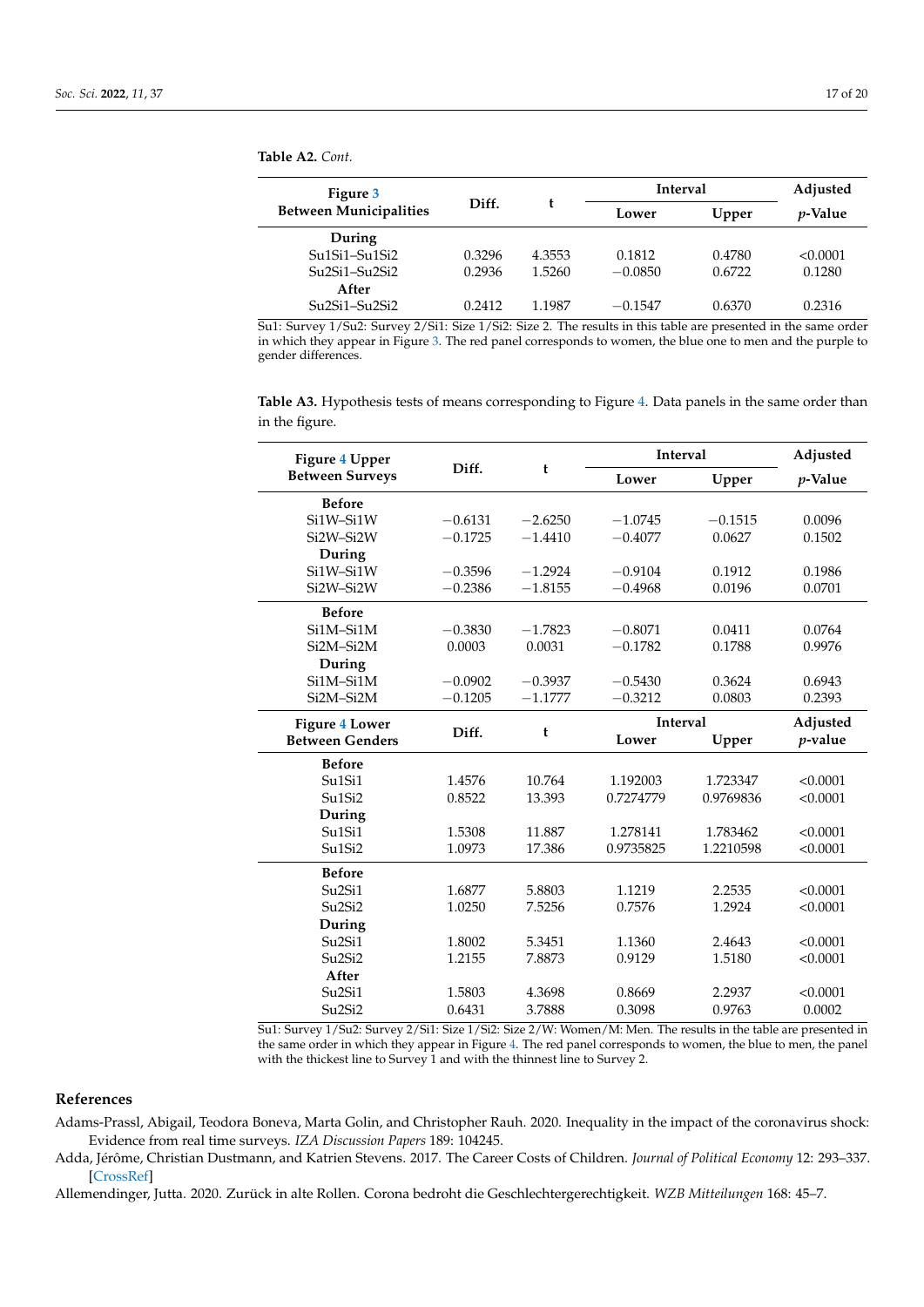- <span id="page-17-11"></span>Alon, Titan, Matthias Doepke, Jane Olmstead-Rumsey, and Michèle Tertilt. 2020. The impact of the coronavirus pandemic on gender equality. *NEBER Working Paper* 4: 62–85.
- <span id="page-17-7"></span>Altintas, Evrim, and Oriel Sullivan. 2016. Fifty years of change updated: Cross-national gender convergence in housework. *Demographic Research* 35: 455–70. [\[CrossRef\]](http://doi.org/10.4054/DemRes.2016.35.16)
- <span id="page-17-8"></span>Altintas, Evrim, and Oriel Sullivan. 2017. Trends in fathers' contribution to housework and childcare under different welfare policy regimes. Social Politics: International. *Studies in Gender, State & Society* 24: 81–108. [\[CrossRef\]](http://doi.org/10.1093/sp/jxw007)
- <span id="page-17-12"></span>Andrew, Alison, Sarah Cattan, and Monica Costa Dias. 2020. How are mothers and fathers balancing work and family under lockdown. *The Institute for Fiscal Studies*, IFS Briefing Note BN290.
- <span id="page-17-24"></span>Baylina, Mirea. 2019. Feminist Interventions: Southern Europe/Mediterranean. In *The Wiley Blackwell Encyclopedia of Urban and Regional Studies*. Edited by Anthony M.Orum. New Jersey: John Wiley & Sons. [\[CrossRef\]](http://doi.org/10.1002/9781118568446.eurs0098)
- <span id="page-17-30"></span>Baylina, Mireia, and Maria Rodó-de-Zárate. 2019. Mapping Feminist Geographies in Spain. *Gender, Place & Culture* 26: 1253–60. [\[CrossRef\]](http://doi.org/10.1080/0966369X.2019.1567473)
- <span id="page-17-25"></span>Baylina, Mireia. 2020. Dones i tornada al camp: Protagonistes de les noves dinàmiques rurals a Catalunya. *Treballs de la Societat Catalana de Geografia* 90: 101–14. [\[CrossRef\]](http://doi.org/10.2436/20.3002.01.201)
- <span id="page-17-6"></span>Beck-Gernsheim, Elisabeth. 2006. Declining Birth Rates, and Gender Relations. *Arxius de Ciències Socials* 15: 41–52.
- <span id="page-17-9"></span>Bianchi, Suzanne M. 2000. Maternal employment and time with children: Dramatic change or surprising continuity? *Demography* 37: 401–14. [\[CrossRef\]](http://doi.org/10.1353/dem.2000.0001)
- <span id="page-17-10"></span>Bianchi, Suzanne M., Melissa A. Milkie, Liana C. Sayer, and John P. Robinson. 2000. Is Anyone Doing the Housework? Trends in the Gender Division of Household Labor. *Social Forces* 79: 191–228. [\[CrossRef\]](http://doi.org/10.2307/2675569)
- <span id="page-17-1"></span>Bick, Alexander. 2015. The quantitative role of childcare for female labor force participation and fertility. *Journal of the European Economic Association* 14: 639–68. [\[CrossRef\]](http://doi.org/10.1111/jeea.12143)
- <span id="page-17-15"></span>Blaskó, Zsuzsa, Eleni Papadimitriou, and Anna Rita Manca. 2020. *How Will the COVID-19 Crisis Affect Existing Gender Divides in Europe*. Luxembourg: Publications Office of the European Union. [\[CrossRef\]](http://doi.org/10.2760/37511)
- <span id="page-17-2"></span>Blau, Francine D., Peter Brummund, and Albert Yung-Hsu Liu. 2012. Trends in Occupational Segregation by Gender 1970–2009: Adjusting for the Impact of Changes in the Occupational Coding System. *Demography* 50: 471–92. [\[CrossRef\]](http://doi.org/10.1007/s13524-012-0151-7) [\[PubMed\]](http://www.ncbi.nlm.nih.gov/pubmed/23055237)
- <span id="page-17-13"></span>Blundell, Richard, Monica Costa Dias, Robert Joyce, and Xiaowei Xu. 2020. COVID-19 and inequalities. *Fiscal Studies* 41: 291–319. [\[CrossRef\]](http://doi.org/10.1111/1475-5890.12232) [\[PubMed\]](http://www.ncbi.nlm.nih.gov/pubmed/32836542)
- <span id="page-17-29"></span>Bowlby, Sophie, Jo Foord, and Susan Mackenzie. 1982. Feminism and Geography. *The Royal Geographical Society* 14: 19–25.
- <span id="page-17-28"></span>Bowlby, Sophie. 1989. Geografía feminista en Gran Bretaña: Una década de cambio. *Documents d'Anàlisi Geogràfica* 14: 15–29.
- <span id="page-17-26"></span>Bruegel, Irene. 1973. Cities, women and social class: A comment. *Antipode* 5: 62–3. [\[CrossRef\]](http://doi.org/10.1111/j.1467-8330.1973.tb00576.x)
- <span id="page-17-27"></span>Burnett, Pat. 1973. Social change, the status of women and models of city form and development. *Antipode* 5: 57–62. [\[CrossRef\]](http://doi.org/10.1111/j.1467-8330.1973.tb00575.x)
- <span id="page-17-19"></span>Carlson, Daniel L., Richard Petts, and Joanna R. Pepin. 2020. Changes in Parents' Domestic Labor During the COVID-19 Pandemi. *SocArXiv*, May 6. [\[CrossRef\]](http://doi.org/10.31235/osf.io/jy8fn)
- <span id="page-17-5"></span>Chung, Heejung. 2020. Return of the 1950s Housewife? How to Stop Coronavirus Lockdown Reinforcing Sexist Gender Roles. *The Conversation*, March 30.
- <span id="page-17-18"></span>Cohn-Schwartz, Ella, and Liat Ayalon. 2021. Societal Views of Older Adults as Vulnerable and a Burden to Society during the COVID-19 Outbreak: Results from an Israeli Nationally Representative Sample. *The Journals of Gerontology, Series B* 76: e313–e317. [\[CrossRef\]](http://doi.org/10.1093/geronb/gbaa150)
- <span id="page-17-16"></span>Collins, Caitlyn, Leah Ruppanner, Liana C. Landivar, and William J. Scarboroug. 2021. The Gendered Consequences of a Weak Infrastructure of Care: School Reopening Plans and Parents' Employment during the COVID-19 Pandemic. *Gender & Society* 35: 180–93. [\[CrossRef\]](http://doi.org/10.1177/08912432211001300)
- <span id="page-17-14"></span>Collins, Caitlyn, Liana C. Landivar, Leah Ruppanner, and William J. Scarborough. 2020. COVID-19 and the gender gap in work hours. *Gender, Work and Organization* 28: 101–12. [\[CrossRef\]](http://doi.org/10.1111/gwao.12506)
- <span id="page-17-20"></span>Craig, Lyn, and Brendan Churchill. 2021. Unpaid Work and Care During COVID-19: Subjective Experiences of Same-Sex Couples and Single Mothers in Australia. *Gender & Society* 35: 233–43. [\[CrossRef\]](http://doi.org/10.1177/08912432211001303)
- <span id="page-17-4"></span>Da Rocha, José María, and Luisa Fuster. 2006. Why Are Fertility Rates and Female Employment Ratios Positively Correlated across O.E.C.D. Countries? *International Economic Review* 47: 1187–222. [\[CrossRef\]](http://doi.org/10.1111/j.1468-2354.2006.00410.x)
- <span id="page-17-17"></span>Del Boca, Daniela, Noemi Oggero, Paola Profeta, and Ma Cristina Rossi. 2020. Women's and men's work, housework and childcare, before and during COVID-19. *Review of Economics of the Household* 18: 1001–17. [\[CrossRef\]](http://doi.org/10.1007/s11150-020-09502-1)
- <span id="page-17-31"></span>Durán, María Ángeles. 2019. *La Riqueza Invisible del Cuidado*. Valencia: Universitat de València.
- <span id="page-17-0"></span>England, Paula. 2010. The Gender Revolution: Uneven and Stalled. *Gender & Society* 24: 149–66. [\[CrossRef\]](http://doi.org/10.1177/0891243210361475)
- <span id="page-17-21"></span>Farre, Lidia, Yarine Fawaz, Libertad Gonzalez, and Jennifer Graves. 2020. How the Covid-19 Lockdown Affected Gender Inequality in Paid and Unpaid Work in Spain. Available online: <https://ssrn.com/abstract=3643198> or <http://dx.doi.org/10.2139/ssrn.3643198> (accessed on 17 January 2022).
- <span id="page-17-22"></span>Forsberg, Gunnel, and Susanne Stenbacka. 2017. Creating and challenging gendered spatialities: How space affects gender contracts. *Geografiska Annaler: Series B, Human Geography* 99: 223–37. [\[CrossRef\]](http://doi.org/10.1080/04353684.2017.1303269)
- <span id="page-17-3"></span>Foster, Liam, and Martin Heneghan. 2018. Pensions planning in the UK: A gendered challenge. *Critical Social Policy* 38: 345–66. [\[CrossRef\]](http://doi.org/10.1177/0261018317726639)
- <span id="page-17-23"></span>Fraisse, Geneviève. 2003. *Los dos Gobiernos, la Familia y la Ciudad*. Madrid: Cátedra.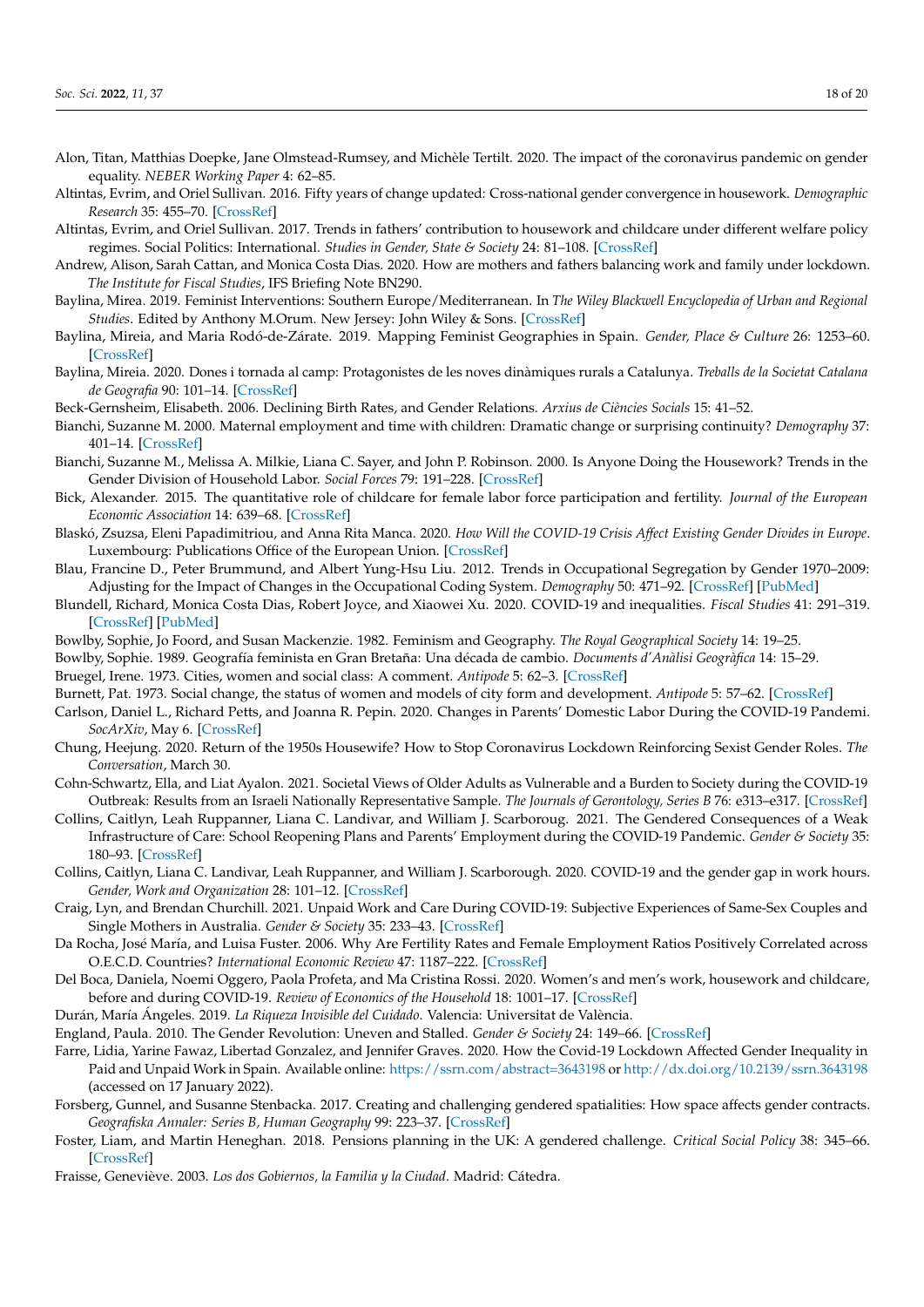- <span id="page-18-14"></span>Fuller, Sylvia, and Yue Qian. 2021. COVID-19 and the Gender Employment Gap among Parents of Young Children. *Canadian Public Policy* 35: 206–17. [\[CrossRef\]](http://doi.org/10.1177/08912432211001287)
- <span id="page-18-0"></span>Fuwa, Makiko. 2004. Macro-Level Gender Inequality and the Division of Household Labor in 22 Countries. *American Sociological Review* 69: 751–67. [\[CrossRef\]](http://doi.org/10.1177/000312240406900601)
- <span id="page-18-31"></span>García Ballesteros, Aurora. 1982. El papel de la mujer en el desarrollo de la geografía. In *Liberación y Utopía*. Edited by M. Ángeles Durán. Madrid: Akal, pp. 119–41.
- <span id="page-18-32"></span>García-Ramón, María Dolors. 1985. El Análisis de Género y la Geografía: Reflexiones en Torno a un Libro Reciente. *Documents D'Analisi Geográfica* 6: 133–43.
- <span id="page-18-23"></span>García-Ramón, M. Dolors. 2005. Enfoques críticos y práctica de la geografía en España: Balance de tres décadas (1974–2004). *Documents d'Anàlisi Geográfica* 45: 139–48.
- <span id="page-18-10"></span>Gershuny, Jonathan, and John P. Robinson. 1988. Historical changes in the household division of labor. *Demography* 25: 537–52. [\[CrossRef\]](http://doi.org/10.2307/2061320) [\[PubMed\]](http://www.ncbi.nlm.nih.gov/pubmed/3267538)
- <span id="page-18-8"></span>Gerstel, Naomi. 2000. The Third Shift: Gender and Care Work Outside the Home. *Qualitative Sociology* 23: 467–83. [\[CrossRef\]](http://doi.org/10.1023/A:1005530909739)
- <span id="page-18-11"></span>Gonalons-Pons, Pilar. 2015. Gender and Class Housework Inequalities in the Era of Outsourcing Hiring Domestic Work in Spain. *Social Science Research* 52: 208–18. [\[CrossRef\]](http://doi.org/10.1016/j.ssresearch.2015.01.008)
- <span id="page-18-5"></span>Gutiérrez, Diana, Guillermina Miñón, and Hugo Ñopo. 2020. The Coronavirus and the challenges for women's work in Latin America. *UNDP LAC C19 PDS* 18: 142.
- <span id="page-18-18"></span>Hennekam, Sophie, and Yuliya Shymko. 2020. Coping with the COVID-19 crisis: Force majeure and gender performativity. *Gender, Work & Organization* 27: 788–803. [\[CrossRef\]](http://doi.org/10.1111/gwao.12479)
- <span id="page-18-1"></span>Hersch, Joni, and Leslie S. Stratton. 1994. Housework, Wages, and the Division of Housework Time for Employed Spouses. *The American Economic Review* 84: 120–5.
- <span id="page-18-2"></span>Hersch, Joni, and Leslie S. Stratton. 2002. Housework and Wages. *The Journal of Human Resources* 37: 217–29. [\[CrossRef\]](http://doi.org/10.2307/3069609)
- <span id="page-18-13"></span>Hipp, Lena, and Mareike Bünning. 2021. Parenthood as a driver of increased gender inequality during COVID-19? Exploratory evidence from Germany. *European Societies* 23: S658–S673. [\[CrossRef\]](http://doi.org/10.1080/14616696.2020.1833229)
- <span id="page-18-12"></span>ILO. 2021. *ILO Monitor: Covid-19 and the World of Work*, 7th ed. Geneva: ILO.
- <span id="page-18-29"></span>Inglehart, Robert, and Christian Welzel. 2006. *Modernización, Cambio Cultural y Democracia*. Madrid: CIS.
- <span id="page-18-28"></span>Inglehart, Robert, and Pippa Norris. 2003. *Rising Tide: Gender Equality and Cultural Change around the World*. New York: Cambridge University Press. [\[CrossRef\]](http://doi.org/10.1017/CBO9780511550362)
- <span id="page-18-27"></span>Inglehart, Robert. 1988. The Renaissance of Political Culture. *American Political Science Association* 82: 1203–30. [\[CrossRef\]](http://doi.org/10.2307/1961756)
- <span id="page-18-19"></span>Johnston, Regan M., Anwar Mohammed, and Clifton van der Linden. 2020. Evidence of Exacerbated Gender Inequality in Child Care Obligations in Canada and Australia during the COVID-19 Pandemic. *Politics & Gender* 16: 1131–41. [\[CrossRef\]](http://doi.org/10.1017/S1743923X20000574)
- <span id="page-18-9"></span>Kahn, Joan R., Javier García-Manglano, and Suzanne M. Bianchi. 2014. The motherhood penalty at midlife: Long-term effects of children on women's careers. *Journal of Marriage and Family* 76: 56–72. [\[CrossRef\]](http://doi.org/10.1111/jomf.12086)
- <span id="page-18-33"></span>Kirchherr, Julian, and Katrina Charles. 2018. Enhancing the simple diversity of snowball samples: Recommendations from a research Project on anti-dam movements in Southeast Asia. *PLoS ONE* 13: e0201710. [\[CrossRef\]](http://doi.org/10.1371/journal.pone.0201710)
- <span id="page-18-16"></span>Kreyenfeld, Michaela, and Sabine Zinn. 2021. Coronavirus & Care: How the Coronavirus Crisis Affected Fathers' Involvement in Germany. *Demographic Research* 44: 99–124. [\[CrossRef\]](http://doi.org/10.4054/DemRes.2021.44.4)
- <span id="page-18-17"></span>Landivar, Liana Christin, Leah Ruppanner, William J. Scarborough, and Caitlyn Collins. 2020. Early Signs Indicate That COVID-19 Is Exacerbating Gender Inequality in the Labor Force. *Socius: Sociological Research for a Dynamic World* 6: 1–3. [\[CrossRef\]](http://doi.org/10.1177/2378023120947997)
- <span id="page-18-6"></span>Larraz, Beatriz, Jose M. Pavía, and Luis E. Vila. 2019. Beyond the gender pay gap. *Convergencia* 81: 1–34. [\[CrossRef\]](http://doi.org/10.29101/crcs.v26i81.11579)
- <span id="page-18-21"></span><span id="page-18-7"></span>Larraz, Beatriz, Rosa Roig, Cristina Aybar, and Jose M. Pavía. 2021. *COVID-19 and the Gender Division of Housework*, (Unpublished). Lewis, Jane. 1992. Gender and the Development of Welfare Regimes. *Journal of European Social Policy* 2: 159–73. [\[CrossRef\]](http://doi.org/10.1177/095892879200200301)
- <span id="page-18-22"></span>Lewis, Jane. 1997. Gender and Welfare Regimes: Further Thoughts. *Social Politics: International Studies in Gender, State & Society* 4: 160–77. [\[CrossRef\]](http://doi.org/10.1093/sp/4.2.160)
- <span id="page-18-26"></span>Lewis, Jane. 2001. The Decline of Male Breadwinner Model: Implications for Work and Care. *Social Politics* 8: 152–69. [\[CrossRef\]](http://doi.org/10.1093/sp/8.2.152)
- <span id="page-18-30"></span>Little, Jo, and Ruth Panelli. 2003. Gender Research and Rural Geography. *Gender, Place & Culture: A Journal of Feminist Geography* 10: 281–9. [\[CrossRef\]](http://doi.org/10.1080/0966369032000114046)
- <span id="page-18-25"></span>Little, Jo, Linda Peake, and Pat Richardson. 1988. Introduction: Geography and gender in the urban environment. In *Women in Cities. Women in Society*. Edited by Linda Peake Jo Little and Pat Richarson. London: Palgrave, pp. 1–20. [\[CrossRef\]](http://doi.org/10.1007/978-1-349-19576-3_1)
- <span id="page-18-3"></span>Mascherini, Massmiliano, and Martina Bisello. 2020. *COVID-19 Fallout Takes Higher Toll on Women, Economically and Domestically*. Dublin: Eurofound.
- <span id="page-18-4"></span>McBrier, Debra Branch. 2003. Gender and Career Dynamics within a Segmented Professional Labor Market: The Case of Law Academia. *Social Forces* 81: 1201–66. [\[CrossRef\]](http://doi.org/10.1353/sof.2003.0065)
- <span id="page-18-15"></span>McLaren, Helen J., Karen R. Wong, Kieu Nga Nguyen, and Komalee N.D. Mahamadachchi. 2020. Covid-19 and Women's Triple Burden: Vignettes from Sri Lanka, Malaysia, Vietnam and Australia. *Social Sciences* 9: 87. [\[CrossRef\]](http://doi.org/10.3390/socsci9050087)
- <span id="page-18-20"></span>Meraviglia, Cinzia, and Aurore Dudka. 2021. The gendered division of unpaid labor during the Covid-19 crisis: Did anything change? Evidence from Italy. *International Journal of Sociology* 51: 64–75. [\[CrossRef\]](http://doi.org/10.1080/00207659.2020.1832346)
- <span id="page-18-24"></span>Monk, Janice, and M. Dolors García-Ramón. 1987. Geografía feminista: Una perspectiva internacional. *Documents d'Anàlisi Geográfica* 10: 147–57.